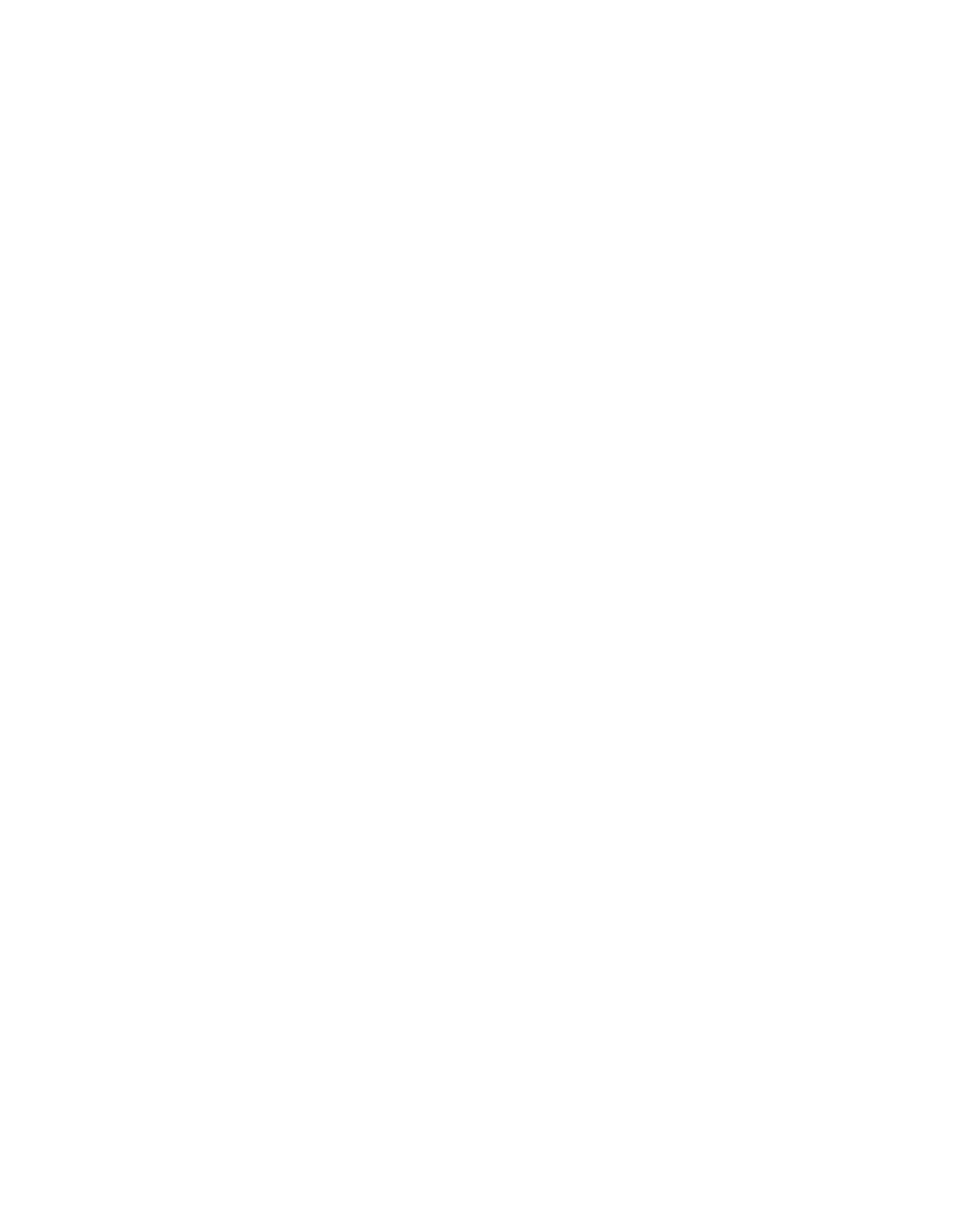# TABLE OF CONTENTS

| American Registry of Radiologic Technologists Sonography Primary Pathway 8 |
|----------------------------------------------------------------------------|
|                                                                            |
|                                                                            |
|                                                                            |
|                                                                            |
|                                                                            |
|                                                                            |
|                                                                            |
|                                                                            |
|                                                                            |
|                                                                            |
|                                                                            |
|                                                                            |
|                                                                            |
|                                                                            |
|                                                                            |
|                                                                            |
|                                                                            |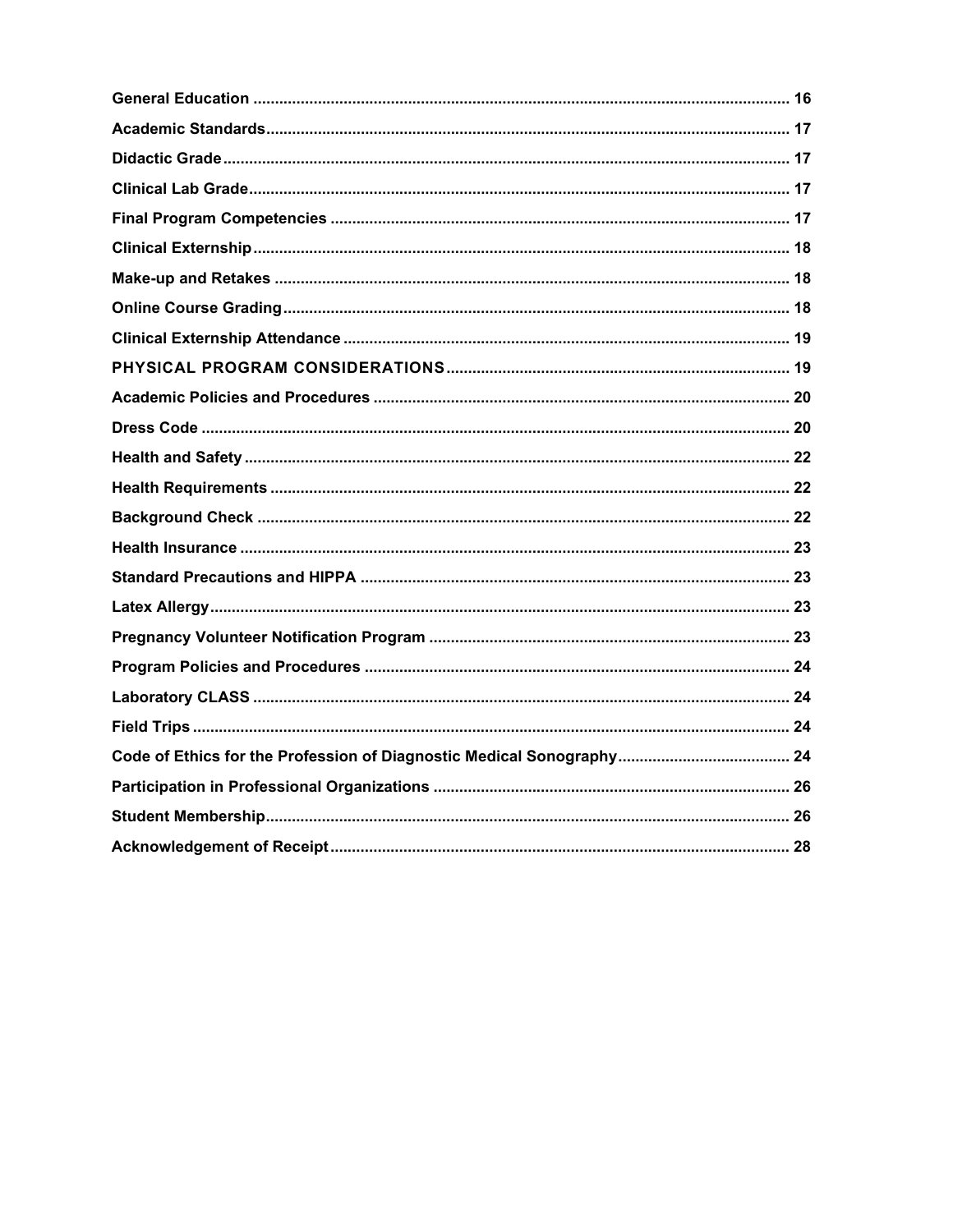<span id="page-4-0"></span>Welcome to Casa Loma College's Imaging Program. Students are responsible for reading and complying with the information which appears in the current Casa Loma College Catalog and Diagnostic Medical Sonography Program Student Handbook and Clinical Handbook. It is the intent of this handbook to ensure patient safety and professional, ethical, and legal conduct of all Diagnostic Medical Sonography Program students. Failure to comply with College and Diagnostic Medical Sonography Program policies will lead to a review of student behavior and possible disciplinary action, including dismissal from the Diagnostic Medical Sonography Program. Imaging students who fail to read this student handbook will not be excused from compliance with the policies and requirements herein.

It is the responsibility of the College to provide instruction and to advise students regarding Program requirements, graduation, and requirements to take the national certification examinations by the American Registry of Diagnostic Medical Sonographers and the American Registry of Radiologic Technologists. It is the student's responsibility to see that these requirements are met. Failure to meet the requirements may result in termination of a student from the Program or delay graduation and eligibility to take the Registry examinations.

### *Directors Message:*

I am very pleased to welcome you to both Casa Loma College and the DMS Program specifically. I am confident that you will enjoy your experience in learning with us. The DMS team is enthusiastic and motivated in assisting your learning and success in your future profession.

Please be sure you read through the Student Handbook and College Catalog DMS. Any questions, concerns, and feedback can always communicate through discussion or email to me. All related issues that are academic, attendance, programmatic or personal (if needed), should be brought to my attention to assist you in the solution. There is no issue too big or small; I have an open-door policy for all students.

Know that the most common means of communication as a college student at CLC is email. Please be sure that we have your most up to date email address that you most often are checking.

All CLC students are responsible for their email communication, Moodle announcements and course related assignment communication. This also includes your address. When we begin the externship placement process, we will always reference your home address.

*I wish you the best moving forward.* 

**Lakhwinder Dhillon, B.S., RDMS** Program Director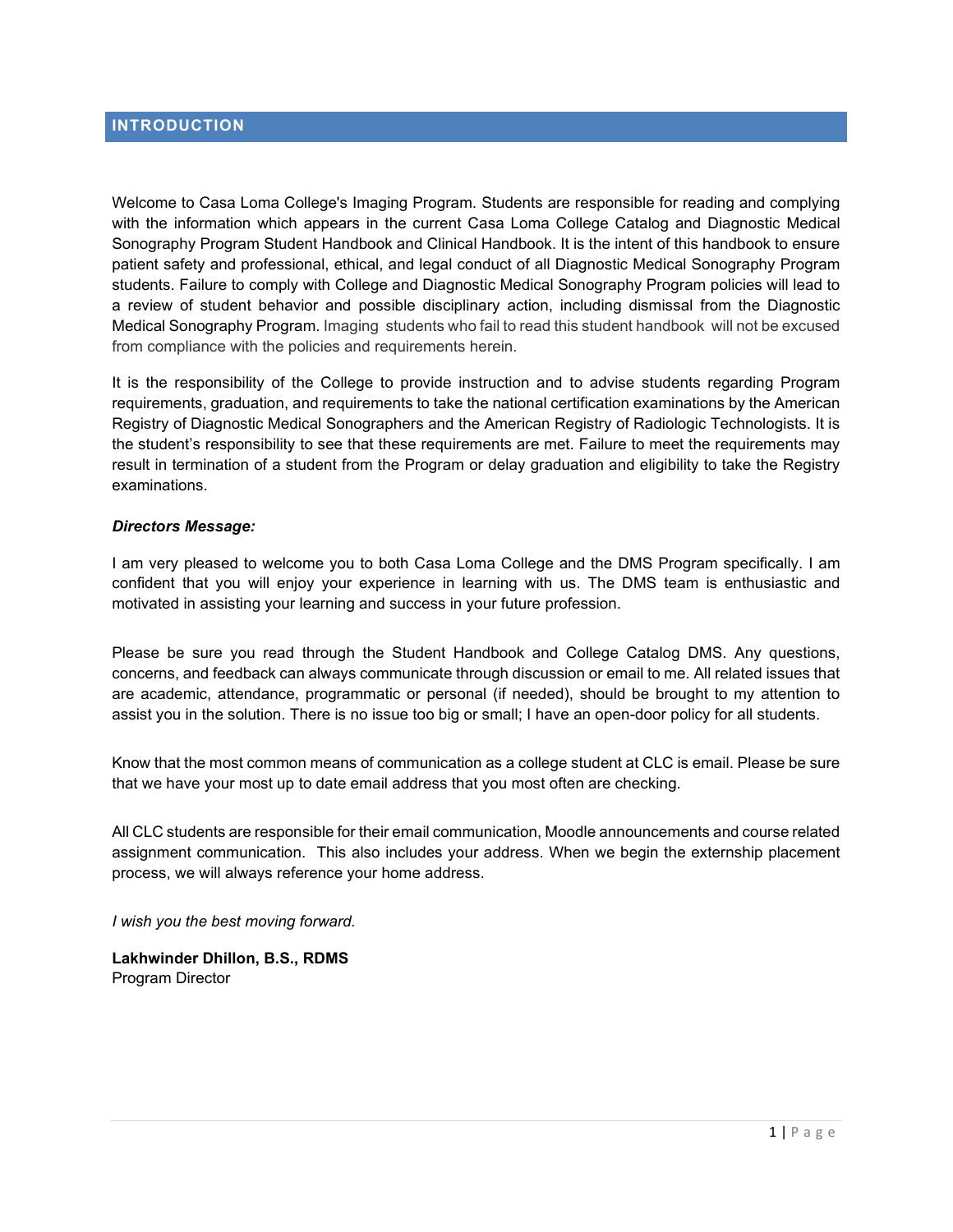## <span id="page-5-0"></span>**KEY PERSONNEL AND CONTACT INFORMATION**

**Van Nuys Campus:** Casa Loma College 6725 Kester Ave., Van Nuys, CA 914-5 Phone: (800) 270-5052 Fax: (818) 785-2191

### **Nashville Center:**

Casa Loma College 750 Envious Lane, Nashville, TV 37217 Phone: (800) 270-5052

Email: [contact@casalomacollege.edu](mailto:contact@casalomacollege.edu) [http://www.casalomacollege.edu](http://www.casalomacollege.edu/)

| Dr. Scott Sand                 | President/Campus Director, ext. 214        |
|--------------------------------|--------------------------------------------|
| Lakhwinder Dhillon, B.S., RDMS | Program Director, ext. 221                 |
| <b>Christy Ruoff</b>           | Senior Director, Student Finance, ext. 204 |
| Kimberly Duncan                | College Registrar, ext. 207                |

### **DMS Instructing Team:**

The campus has an education team of primary instructors for all core residential instructing. Online and general education course staff can vary based on availability.

### **DMS Instructors and Clinical Team:**

Arthur Kostanyan, MD, RDMS Bahaa Karatahan, MD, RDMS, Arnak Hovasapyan, MS, RDMS Ghazal Afzal, BA, RVT Paul Collins, BS, RDMS, RVT Cristita Ionescu, RT Catherine McVerry, RDMS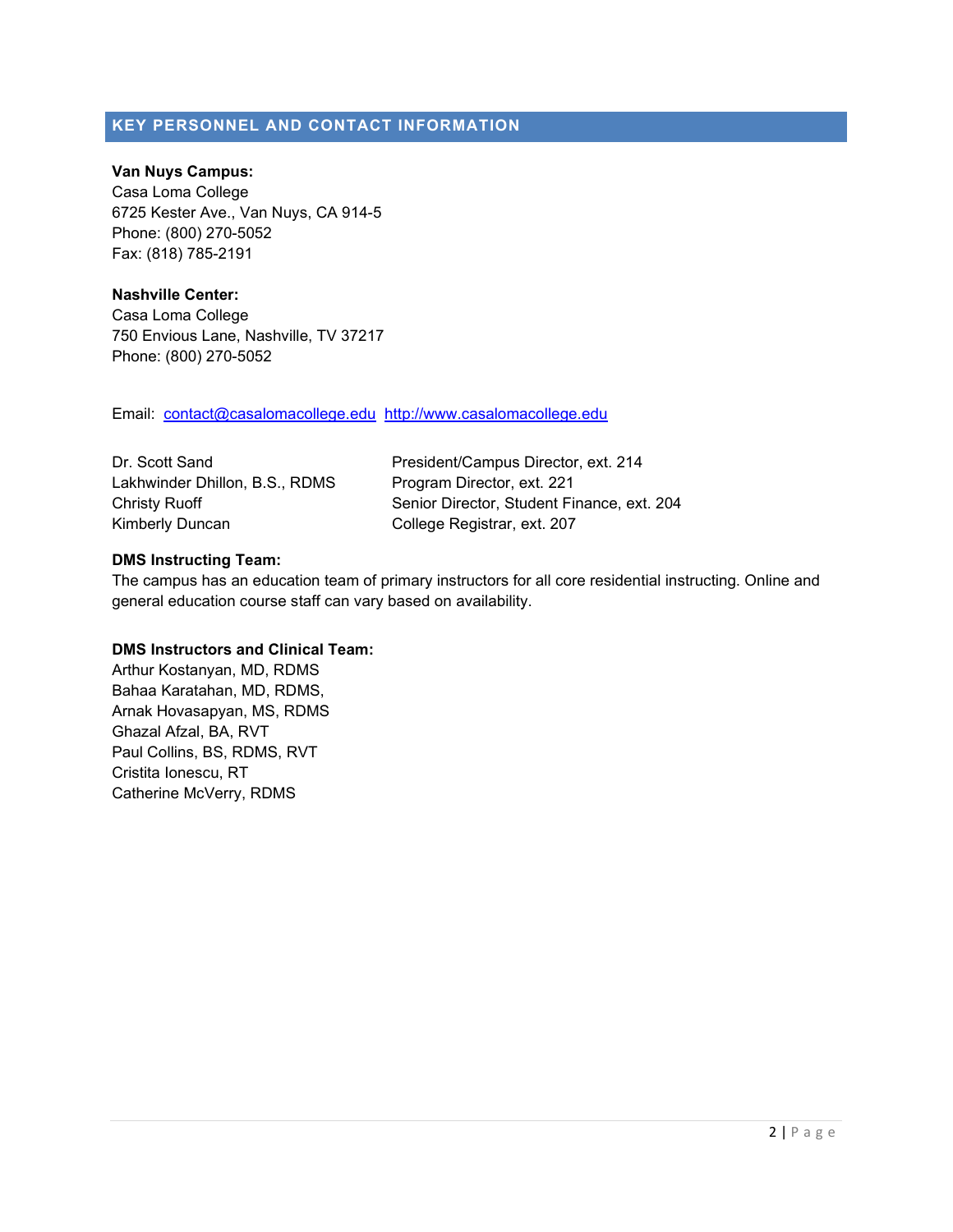# <span id="page-6-0"></span>**ACCREDITATION AND APPROVALS**

- Institutionally accredited by The Accrediting Bureau of Health Education Schools (ABHES) 7777 Leesburg Pike, Suite 314 N. Falls Church, VA 22043; Phone (703) 917-9503; Email: info@abhes.org; website [www.abhes.org](http://www.abhes.org/)
- California State Approval: Bureau for Private Postsecondary Education (BPPE), Physical Address: 1747 North Market, Suite 225, Sacramento, CA 95834; Phone: (916) 574- 8900 or (888) 370-7589; Website: [www.bppe.org;](http://www.bppe.org/)

Casa Loma College is a private institution approved to operate by the California Bureau for Private Postsecondary Education. Approval to operate means the institution is compliant with the minimum standards contained in the California Private Postsecondary Education Act of 2009 (as amended) and Division 7.5 of Title 5 of the California Code of Regulations.

A student or any member of the public may file a complaint about this institution with the Bureau for Private Postsecondary Education by calling (888) 370-7589 or by completing a complaint form, which can be obtained on the Bureau's Internet Web site at [www.bppe.ca.gov](http://www.bppe.ca.gov/)

- Tennessee State Approval: Tennessee Higher Education Commission (THEC) granted Casa Loma College Optional Expedited Authorization (OEA) as a postsecondary educational institution in Tennessee.
- Texas State Approval: Casa Loma College under Texas Educational Code chapters § 132.001(1)(A) and §132.001(1)(B) is in the Texas Workforce Commission Career Schools and Colleges database as a "not regulated" school.

The Diagnostic Medical Sonography A.S. Degree Program is recognized and approved by the American Registry of Radiologic Technologists (ARRT) for primary pathway certification and registration in Sonography; 1255 Northland Drive, St. Paul, MN 55120; (651) 687-0048; https://www.arrt.org/

### <span id="page-6-1"></span>**DESCRIPTION OF THE PROFESSION**

*The following professional description is taken from the Scope of Practice and Clinical Standards for the Diagnostic Medical Sonographer.*

Diagnostic Medical Sonography is a multi-specialty profession comprised of abdominal sonography, breast sonography, cardiac sonography, obstetrics/gynecology sonography, pediatric sonography, phlebology sonography, vascular technology/sonography, and other emerging clinical areas. These diverse areas all use ultrasound as a primary technology in their daily work.

The diagnostic medical Sonographer is an individual who provides patient care services using ultrasound and related diagnostic procedures. The diagnostic medical Sonographer must be educationally prepared and clinically competent as a prerequisite to professional practice. Demonstration and maintenance of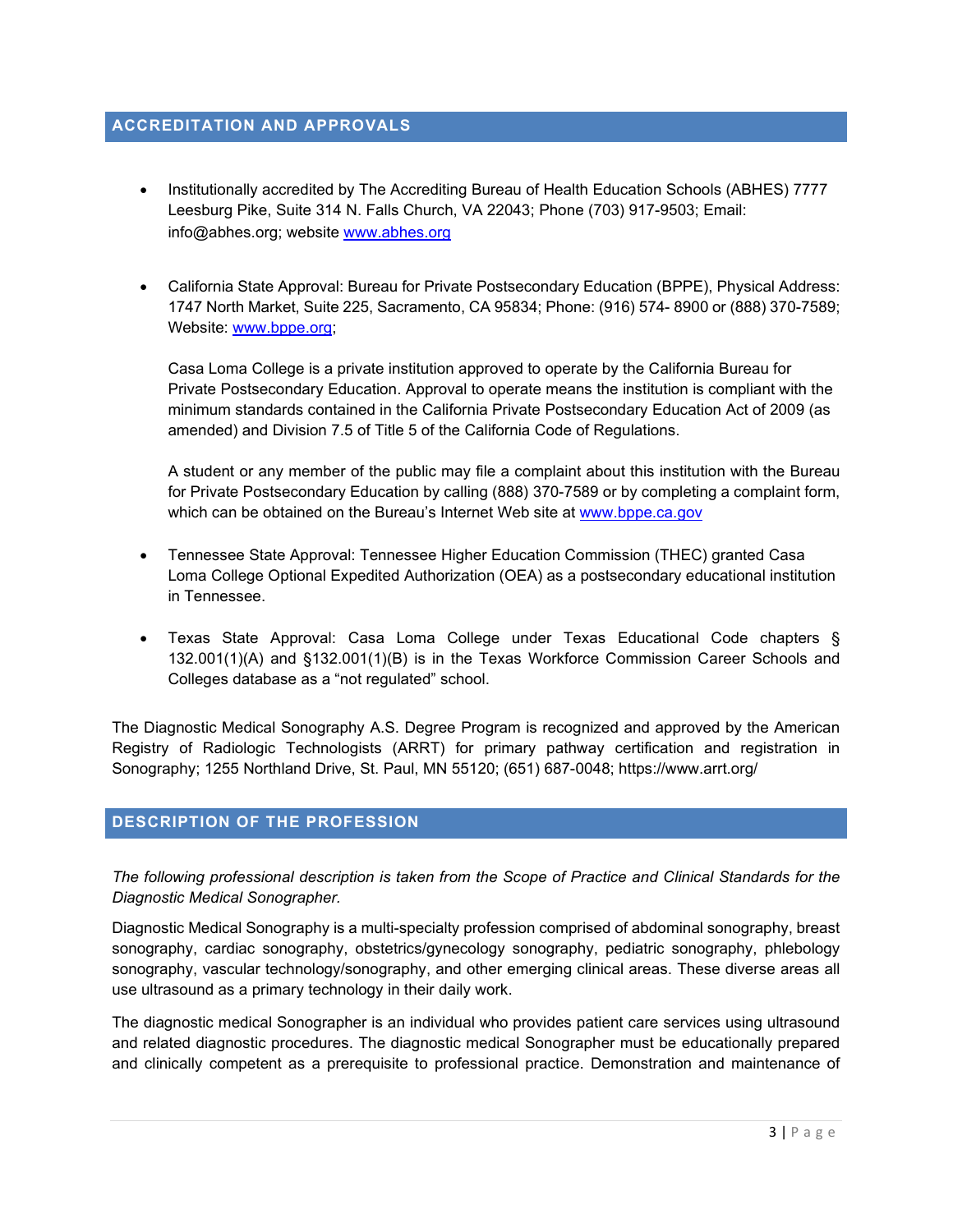competency through certification by a nationally recognized sonography credentialing organization is the standard of practice in sonography, and maintenance of certification in all areas of practice is endorsed.

The Diagnostic Medical Sonographer:

- Functions as a delegated agent of the physician; and
- Does not practice independently.

Diagnostic Medical Sonographers are committed to enhanced patient care and continuous quality improvement that increases knowledge and technical competence. Diagnostic Medical Sonographers use independent, professional, ethical judgment, and critical thinking to safely perform diagnostic sonographic procedures.

A fundamental approach to the safe use of diagnostic medical ultrasound is to apply elements of the As Low as Reasonably Achievable ("ALARA") Principle including lowest output power and the shortest scan time consistent with acquiring the required diagnostic information. The diagnostic medical Sonographer uses proper patient positioning, tools, devices, equipment adjustment, and ergonomically correct scanning techniques to promote patient comfort and prevent compromised data acquisition or musculoskeletal injury to the diagnostic medical Sonographer.

# <span id="page-7-0"></span>ESSENTIAL FUNCTIONS OF A DIAGNOSTIC MEDICAL SONOGRAPHER

- Possess visual skills necessary to adequately differentiate between subtle shades of gray, and color distinctions
- Possess auditory skills necessary to distinguish audible sounds of a Doppler signal, communicate with patients, and communicate with other health care professionals.
- Possess sufficient oral and written skills in English to communicate with patients and other health care professionals.
- Stand, walk, and sit for up to 30 minutes at a time.
- Stand and walk for up to 8 hours during an 8-hour shift.
- Lift or move a maximum of a 290-pound patient in a 2 person or 3 person transfers.
- Move loads of up to 50 pounds up to 25 times per hour.
- Push a patient confined to a wheelchair or gurney up to 300 feet or more, depending upon the structural design of the medical facility.
- Bend, crouch, or stoop up to 20 times per hour.
- Reach forward up to 18 inches while holding an object weighing 15 pounds.
- Push ultrasound equipment on wheels weighing up to 300 pounds or more.
- Possess manual dexterity to manipulate and operate all diagnostic medical Sonography equipment.

### <span id="page-7-1"></span>**DMS PROGRAM INFORMATION**

Here in the DMS Program we make learning an easy and pleasant experience. All DMS Program applicants, potential, and enrolled students are welcome to set up a time to come in and meet with the DMS Director/Clinical Coordinator to discuss the DMS Program. Time will be allowed for the applicant or interested candidate to review the program policies & procedures prior to application and/or acceptance. Time can be allowed to discuss both questions, and concerns.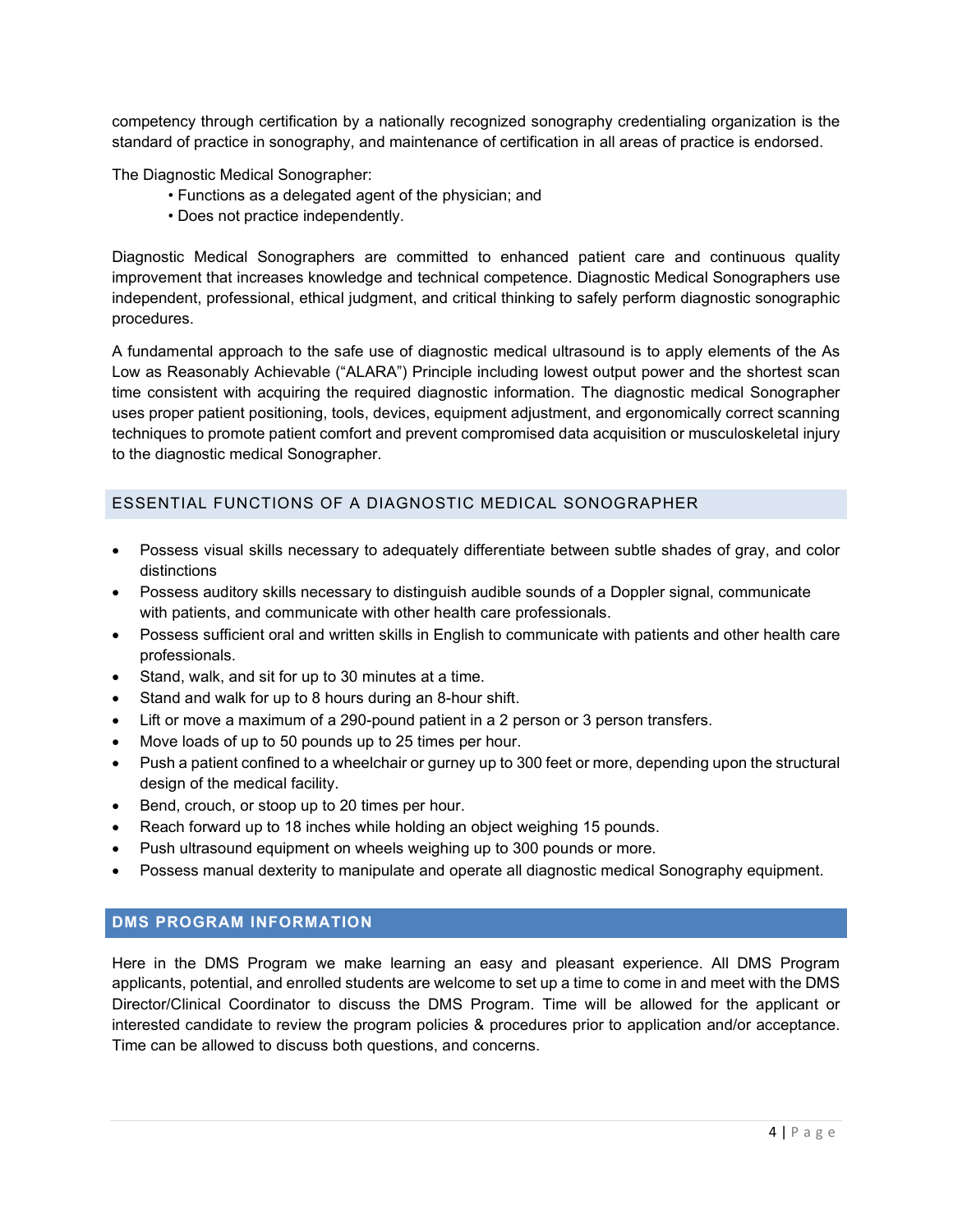Prior to and at the start of the program we encourage potential candidates and students to pay close attention to the standards and code of ethics an individual in the field of Imaging is held to. Here at Casa Loma College, we support and educate these philosophies to be embraced as a natural standard you professionally hold yourself to. Meeting the ARDMS and ARRT standards, a technologist can expect to be of great support to their patient and profession.

Listed below are links to the standards, code, and resources for sonography programs. Please visit the organizations websites to read through the current standards and code of ethics or conduct.

<span id="page-8-0"></span>ARDMS: [http://www.ardms.org/;](http://www.ardms.org/) SDMS[: http://www.sdms.org/;](http://www.sdms.org/) ARRT[: https://www.arrt.org/](https://www.arrt.org/)

# NON-DISCRIMINATION POLICY

Casa Loma College is committed to maintaining an inclusive community that values diversity and fosters tolerance and mutual respect. All individuals have the right to participate fully in Casa Loma College programs and activities free from discrimination, harassment, and retaliation on the basis of a protected category.

Casa Loma College prohibits discrimination and harassment of any kind on the basis of race, religion or creed color, national origin, ancestry, physical or mental disability, medical condition (cancer related or genetic characteristic), pregnancy, genetic information, gender, gender identity, gender expression, age, marital status, sexual orientation, veteran or military status, or because he or she is perceived to have one or more of the foregoing characteristics, or based on association with a person or group with one or more of these actual or perceived characteristics.

The prohibition on harassment includes sexual harassment, as well as sexual misconduct, dating and domestic violence, and stalking.

The College forbids and will not tolerate any form of discrimination and harassment and has enacted administrative procedures to assure equal opportunity and to recognize and eliminate violations of this policy in accordance with state and federal laws. It is both illegal and prohibited by this policy to retaliate against any individual for filing a complaint or participating in an investigation.

The following person(s) has been designated to handle inquiries or complaints regarding nondiscrimination polices:

Veronica Pantoja, Senior Director, Administrative Services [veronica.pantoja@casalomacollege.edu](mailto:veronica.pantoja@casalomacollege.edu) 818-785-2726 ext. 223

## <span id="page-8-1"></span>PROGRAM MISSION STATEMENT

The Diagnostic Medical Sonography Program's mission is to develop competent entry-level diagnostic medical sonographers who, by virtue of theory and practice, are proficient in safely performing a variety of sonographic procedures while maintaining personal qualities of integrity, dependability, and reliability as active members of the healthcare profession.

A further aim is to promote qualities of leadership and to assist in developing a credentialed imaging professional with a high degree of adaptability. It is the hope of Casa Loma College that through the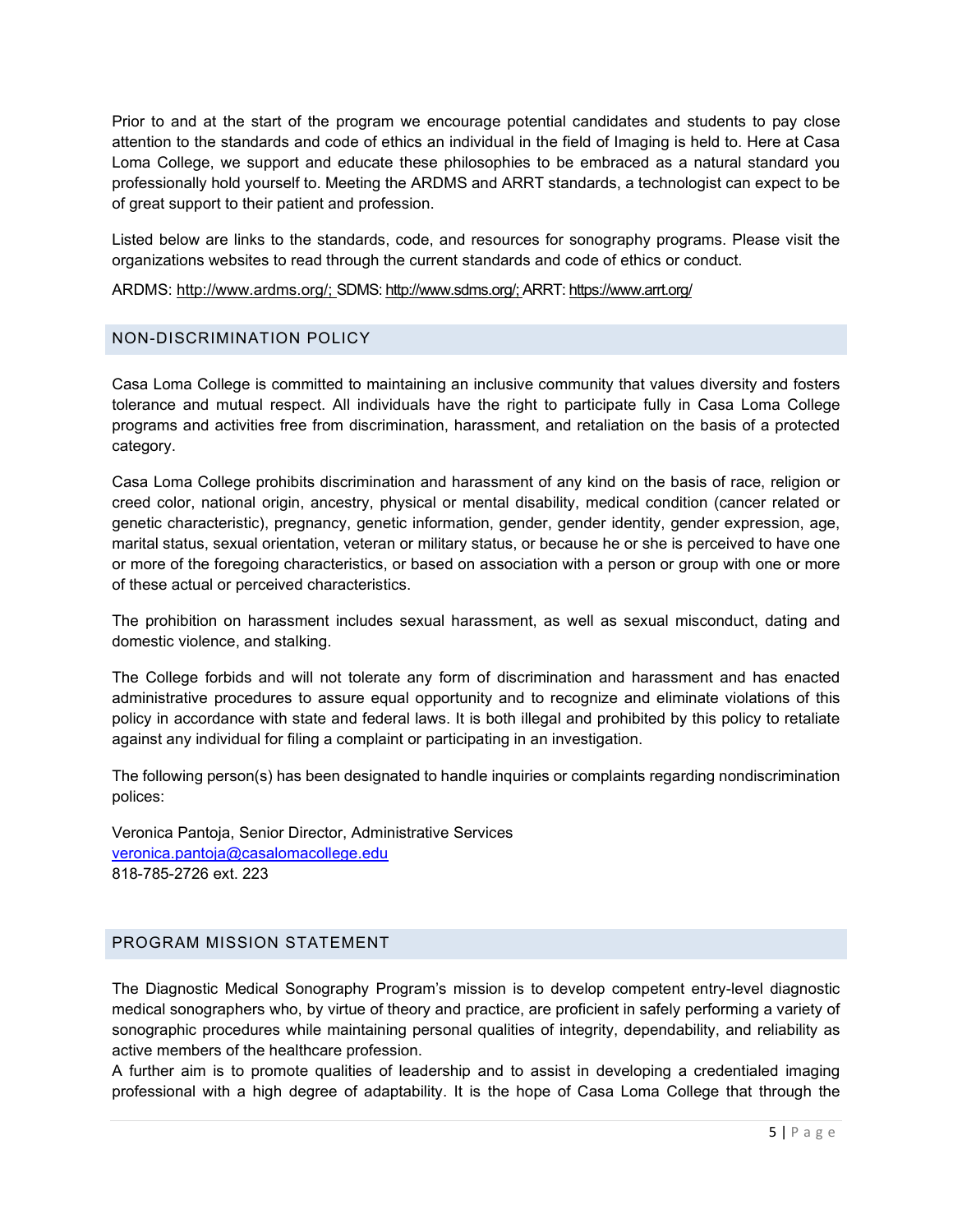Diagnostic Medical Sonography Program, a sense of pride in the profession will prevail and that the importance of continuing education will become a lifelong process.

The Diagnostic Medical Sonography Program further maintains that the patient is, and shall remain, the primary focus of the sonographer.

# <span id="page-9-0"></span>PROGRAM LEARNNING OUTCOMES

Graduates of the Casa Loma College Diagnostic Medical Sonography Program will:

- Perform appropriate ultrasound scanning examinations and procedures, and record anatomic, pathologic, and/or physiologic data for interpretation by a physician.
- Obtain, review, and integrate pertinent patient history and supporting clinical data to facilitate optimum diagnostic results.
- Exercise discretion and judgment in the performance of sonographic diagnostic services,
- Provide appropriate and compassionate patient care for patients undergoing ultrasound examinations.
- Demonstrate excellent communication skills with patients and other health care professionals, and act in an ethical and professional manner.
- Complete the American Registry of Diagnostic Medical Sonographers Ultrasound Physics and Instrumentation exams complete the ARRT DMS Primary Pathway Exam and complete the ARDMS abdomen and small parts exam as post-primary pathway.

# <span id="page-9-1"></span>PROGRAM OBJECTIVES

- To train Diagnostic Medical Sonographers of the highest caliber, consistent with the standards of a graduate of Casa Loma College.
- To enhance the quality of didactic instruction that will enable the student to comprehend and apply the principles of Diagnostic Medical Sonography.
- Enhance the quality of clinical instruction that will enable the student the opportunity to develop adequate clinical skills necessary to function as an effective entry-level diagnostic medical sonographer upon graduation.
- To graduate students who exhibit the qualities of professionalism that will enable them to function as an integral member of the health care team.
- To graduate students who possess the knowledge and clinical skills to provide optimal patient care.

## <span id="page-9-2"></span>DEGREE GRANTED

Upon successful completion of all coursework and program requirements, the student is granted an Associate in Science Degree in Diagnostic Medical Sonography.

### <span id="page-9-3"></span>**LICENSURE**

There is no state or national licensure requirement for Sonographers; however, it is becoming extremely competitive to work in this field without advanced certification. Casa Loma College prepares its graduates to take the American Registry of Diagnostic Medical Sonography credentials (ARDMS) and the American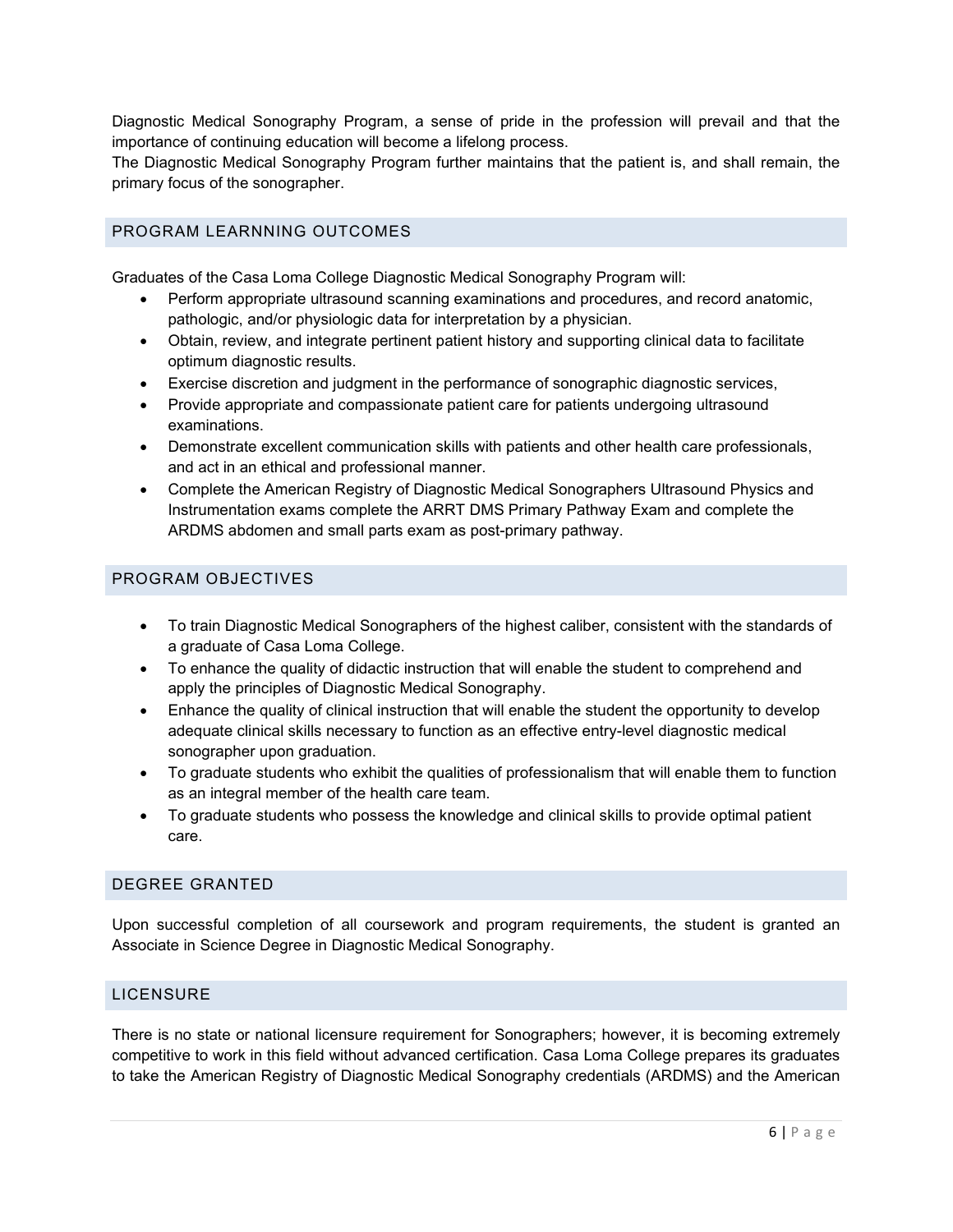Registry of Radiologic Technologists Sonography Primary Pathway Exam (ARRT). The advanced certification will increase opportunities for advancing in the field of DMS.

# <span id="page-10-0"></span>AMERICAN REGISTRY OF DIAGNOSTIC MEDICAL SONOGRAPHY CERTIFICATION

All applicants for ARDMS Certification must meet the criteria to be eligible to sit for the ARDMS certification exam. Candidates are required to complete both physics (SPI) and instrumentation exam and a specialty exam within five years. The only means of earning an ARDMS is by examination. For the RDMS, applicants must pass two comprehensive exams: (1) the Sonography Principles and Instrumentation (SPI); and (2) at least one corresponding specialty exam. The exams may be taken in any order.

# **SPI** - **ARDMS Certifying Examination**

Active students in the DMS program are prepared and encouraged to sit for the ARDMS SPI examination while in the program. DMS students are educated with the appropriate information to take the exam by the end of *DMS 240/240L, Physical Principles and Instrumentation*. As a student, you set yourself up to stand out, in the competitive market of Sonography, having this examination complete. The Sonography Principles and Instrumentation (SPI) examination tests basic physical principles and instrumentation knowledge essential to Sonography professionals and students. You can visit the ARDMS site for more information: [www.ardms.org/get-certified/Pages/SPI](http://www.ardms.org/get-certified/Pages/SPI)

# **ARDMS Certification Methods**

There are 4 routes to becoming ARDMS Certified. You qualify under one of the below:

- 1. Students entering the Diagnostic Medical Sonography program who hold a Bachelor's Degree (BS or BA) or higher will be eligible to sit for the ARDMS certifying examination immediately upon completion of the program.
- 2. Students entering the Diagnostic Medical Sonography program who have prior education in a twoyear allied health care field (single subject) that is patient care related will be eligible to sit for the ARDMS certifying examination immediately upon completion of the program. A two-year allied health education program is defined as (1) 24 consecutive calendar months OR (2) 60 semester credits OR (3) 84 quarter credits. Examples of such allied health occupations include but are not limited to radiologic technologists (RT), registered nurse (RN), respiratory therapist, or occupational therapist.
- 3. Students entering the Diagnostic Medical Sonography program, who hold an active certification with Cardiovascular Credentialing International (CCI), or American Registry of Radiologic Technologists (ARRT), or Australian Society of Ultrasound in Medicine (ASUM), will be eligible to sit for the ARDMS certifying examination immediately upon completion of the program. \*Our current graduates are eligible to sit for the ARRT-S examination, see info below.
- 4. Students entering the Diagnostic Medical Sonography program who do not have any of the above prior education prerequisites must work for one year (1680 hours) as a Diagnostic Medical Sonographer before they are eligible to sit for the ARDMS examination.

The DMS Program is a general concentration program. Upon completion of this program, the education received will prepare you to sit for the ARDMS Abdominal and Small Parts and/or the OB/GYN certification Exams. The DMS program is not designed as a complete preparation to take the vascular certifying exam. The Vascular course is intended as an introduction to vascular ultrasound imaging; an additional six months plus of training is required for the RVT.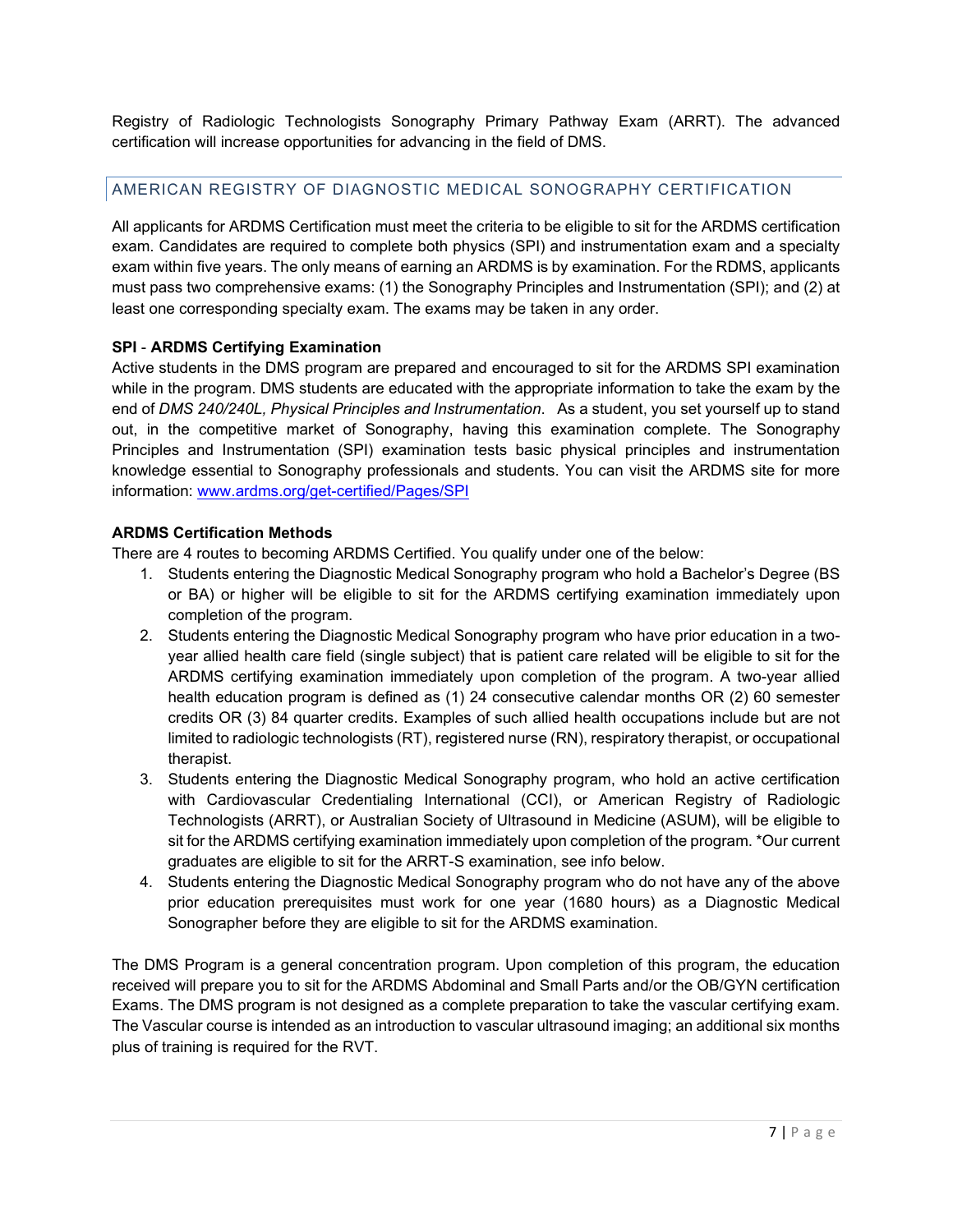To obtain more information about the ARDMS certification examinations, you may contact The American Registry of Diagnostic Medical Sonographers, 51 Monroe Street, Plaza East One, Rockville, MD 20850. You may also visit their web site at [www.ardms.org.](http://www.ardms.org/)

# <span id="page-11-0"></span>AMERICAN REGISTRY OF RADIOLOGIC TECHNOLOGISTS' SONOGRAPHY PRIMARY PATHWAY

All applicants for the **ARRT Sonography Primary Pathway Exam must have:** 

- 1. Completed a DMS educational program that is accredited by a mechanism acceptable to the ARRT. (Casa Loma College is approved for the DMS primary pathway exam)
- 2. Applicants to the ARRT will have three years from the date of program completion to submit application.
- 3. Must have earned an academic degree
- 4. Must demonstrate competency in didactic coursework and an ARRT specified list of clinical procedures by completing the Diagnostic Medical Sonography Didactic and Clinical Competency Requirements.
	- Satisfaction of that requirement must be indicated by signature of your program director and, if required, an authorized faculty member — on your application for certification and registration.
- 5. Must comply with the Rules of Ethics contained in the ARRT Standards of Ethics
- 6. Application fee of \$200.00
- 7. Graduates who pass this exam are immediately eligible to sit for the ARDMS Exam.

### <span id="page-11-1"></span>SCHEDULE

| <b>Van Nuys Campus</b><br><b>AM Program</b> | <b>Van Nuys Campus</b><br><b>PM Program</b> | <b>Nashville Center</b><br><b>AM Program</b> | <b>Nashville Center</b><br><b>PM Program</b> |
|---------------------------------------------|---------------------------------------------|----------------------------------------------|----------------------------------------------|
| Monday - Thursday                           | Monday - Thursday                           | Tuesday - Froday                             | Not Available                                |
| $8:30$ AM $- 2:00$ PM                       | $6:00 \text{ pm} - 11:00 \text{ pm}$        |                                              |                                              |

**Online Classes:** Scheduling based on course and faculty. Refer to Academic Catalog and course syllabus for details

**Externship:** Five days per week at 40 hours per week. See Academic Catalog and course syllabus for details.

# <span id="page-11-2"></span>**DMS GENERAL PROGRAM INFORMATION**

The Associate in Science in Diagnostic Medical Sonography degree program prepares the graduate to secure both their American Registry of Diagnostic Medical Sonography credentials and their American Registry of Radiologic Technologists Sonography Primary Pathway credentials and entry level work in the abdomen and obstetrics/gynecology specialty areas. Instruction is also received in vascular sonography. A clinical hospital experience in abdominal, small parts, vascular and obstetrics and gynecological ultrasound is provided.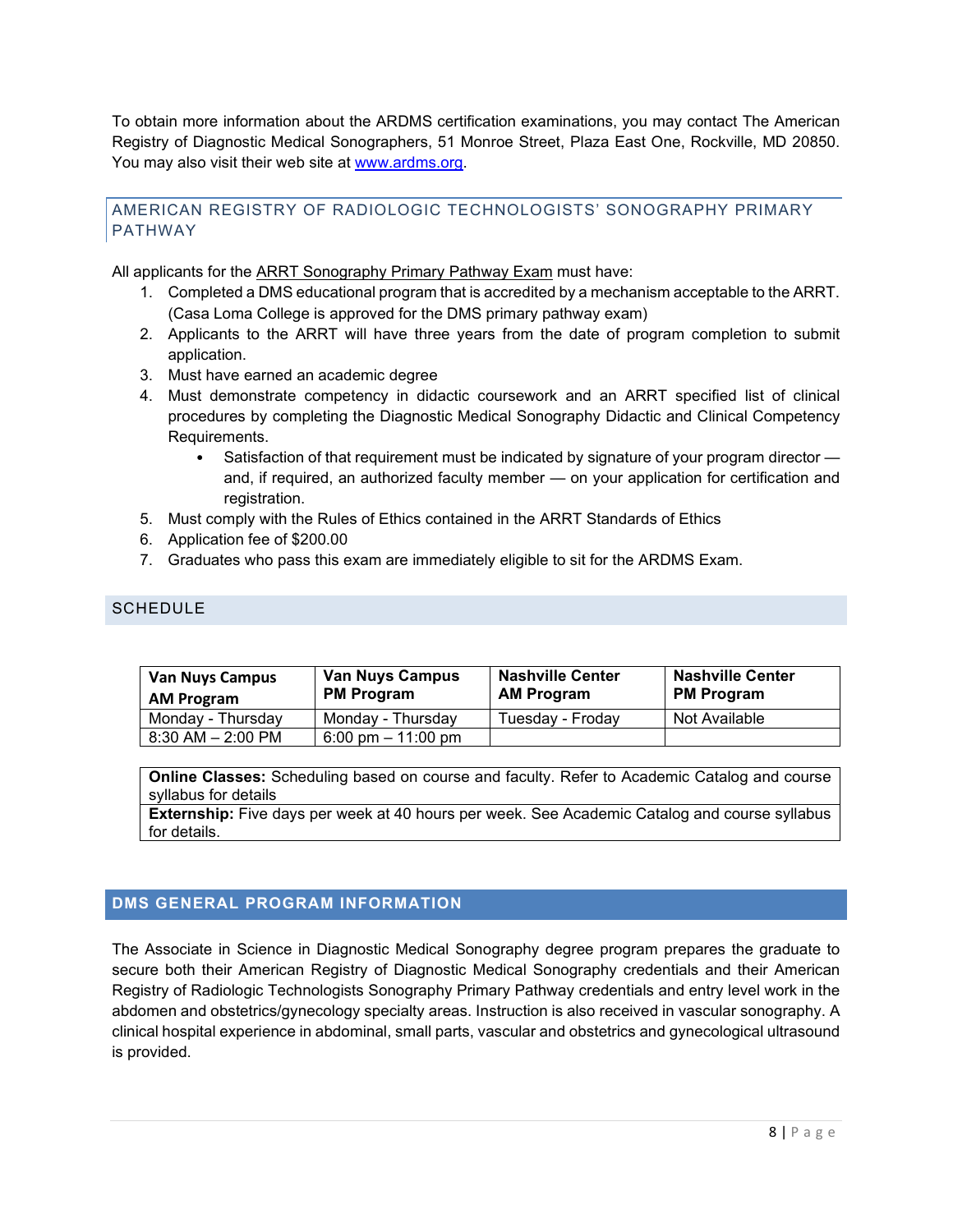The DMS program consists of 2408 hours which include 1028 hours of theory, 480 hours of skills lab and 900 hours of clinical externship.

In addition, the DMS Program has general education courses, scheduled throughout the seven semesters. General education supports the general mission of the College to prepare students to enter the workforce with a well-rounded knowledge base including written and verbal communication skills, the ability to solve problems, to work well with others, and to adapt to a changing workplace.

General education requirements vary among the programs - some programs require the majority of general education be taken prior to advancing to the core program; others intersperse general education throughout the program. While we understand the students desire to concentrate on the core program, it is also the student's responsibility to complete a minimum number of courses in general education.

### <span id="page-12-0"></span>GENERAL DIDACTIC INFORMATION

Didactic is scheduled in a definite format to provide the proper ratio of practical and classroom experience. Therefore, full-time attendance is compulsory. Didactic instruction is a blended format between online instruction and classroom instruction and will vary according to course schedules during the course semesters. Students who miss lecture material are responsible for obtaining the missed information; as well as being responsible to know the information. It is the students' responsibility to pursue the missed information and discuss any questions with the instructor.

### <span id="page-12-1"></span>CLINICAL LAB AND SCANNING PRACTICE

Clinical Lab is designed to expose students to scanning techniques, planes of the body, and normal structures within the body. To accomplish this, students are encouraged to participate as both the scanner, and the scanned. If any student does not want to participate in being scanned, other arrangements may be made by the Program Director to accommodate them. The student needs to inform the Program Director in advance so arrangements can made ahead of time.

Fellow students and instructors will be positioning the student 'patient' and scanning them with an external transducer in areas such as the abdomen, neck, arm, etc. Student scanners may not report findings to student 'patient' volunteers. If any pathology is revealed during scanning practice, the DMS program and Casa Loma College are not responsible for medical treatment. These exams are NOT diagnostic exams and do not take the place of appropriate medical diagnosis and treatment with the student's healthcare provider.

# <span id="page-12-2"></span>GENERAL CLINICAL EXTERNSHIP INFORMATION

The clinical component of the program has been scheduled in a definite format to provide cohesiveness between didactic and practicum experience. Therefore, attendance is compulsory. Outside appointments should never be scheduled during clinical time. Please be prepared to:

- work a 40 hour a week clinical schedule
- work scheduled hours based on the site's availability and their patients' needs
- complete a minimum of 900 total hours to pass each semester (DMS 250 and DMS 260)
- attend externship for 22 weeks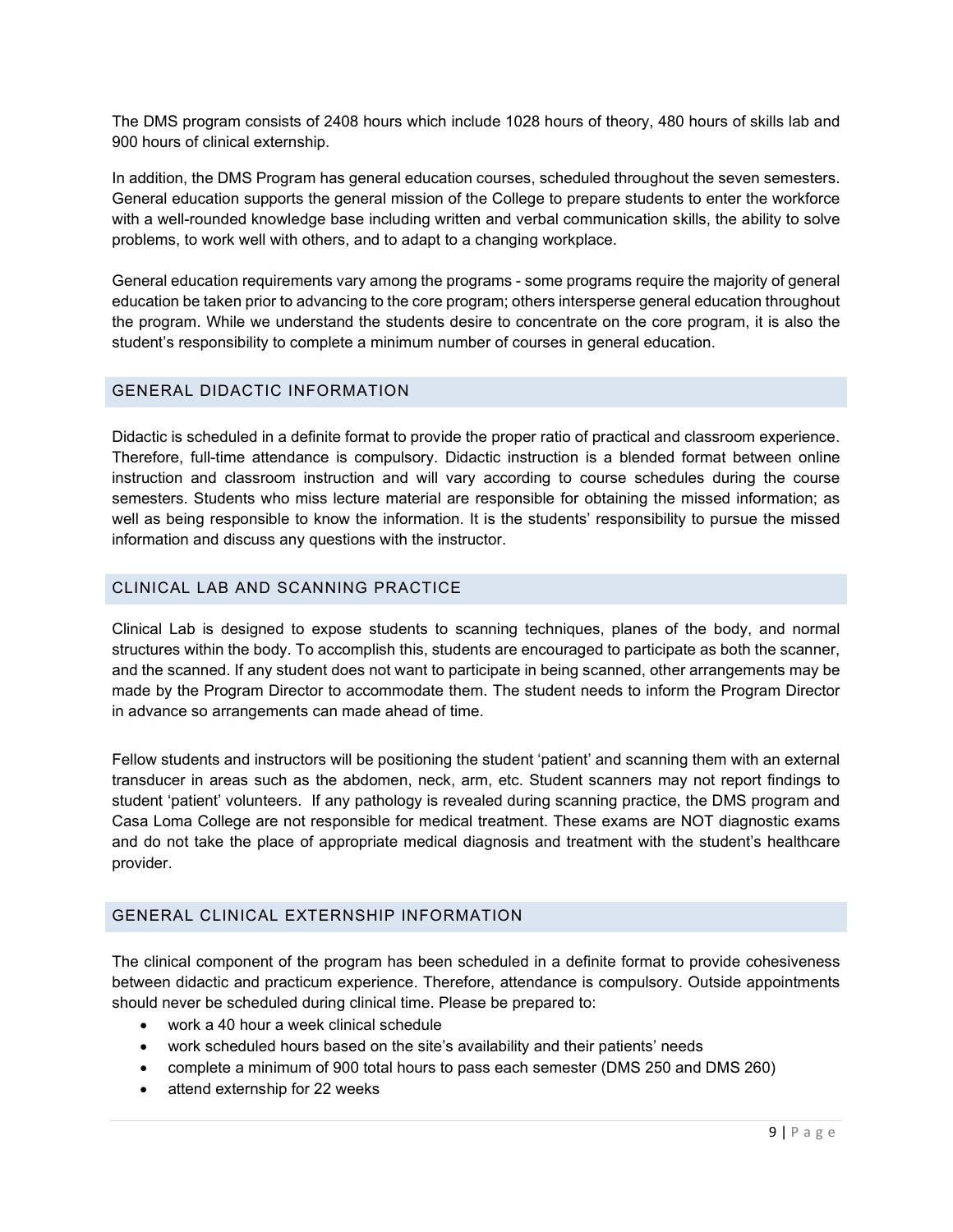• interact online through the entire externship with the required system (need internet and computer)

The DMS Director and the Academic Coordinator of Clinical Education (ACCE) will schedule the clinical experience for clinical externship. Students are given the opportunity to share requests and concerns. There is no guarantee that the requests will work or be approved.

Students fulfilling an eight-hour clinical experience will receive a 30-minute meal break. All clinical requirements are logged, tracked, and evaluated on a web-based system.

Clinically, students are required to attend clinical externship for two semesters. The externship is a minimum of 900 clinical hours and a 40-hour week commitment; students are required to be at the externship facility for a total of, but not exceeding 40 hours per week. Additional scheduled hours, to finish a clinical exam, stay to catch an exam, and/or make up missed time, may be considered.

A student will not be released from externship or receive their clinical grade if they have met the 900 clinical hours prior to the 22 week/2 semesters completion date. If a student does not meet the 900 clinical hour minimum in addition to all other requirements, the student will fail the externship clinical semester and must repeat it in its entirety.

# <span id="page-13-0"></span>CLINICAL EXTERNSHIP COMPLETION

To ensure our students a success and timely completion of the DMS Program, there is a very clear Externship completion policy. The purpose of the policy is to be sure all students have met all program requirements by the designated completion (graduate) date. To be a successful graduate of the Associates of Science in DMS program, this date must be met.

POLICY: Externship/internship must be calculated at 40 hours per week. Students are required to complete each term of externship within the time provided, as designated by the start and end date of the term. Students who do not complete their externship between the dates of the term, will receive an INC (incomplete) for that course and will be allowed 14 days to complete the remaining hours of externship. Students not completing within the 14 days, will receive a FAIL for that course and will be required to repeat the course prior to completion of the program.

# <span id="page-13-1"></span>CLINICAL EXTERNSHIP PLACEMENT

Clinical Externship placement is a very complex process; there is no guarantee of a site that will offer individual time flexibility. Although all efforts are attempted to meet the student's needs, the student must be available to meet their required hours within the business hours of their clinical site. Students must be prepared to travel to their clinical site within the necessary commute. All transportation expenses are the student's responsibility. The student will have to meet the clinical hour and competency requirements to pass clinical externship.

While the DMS ACCE will make every effort to assign students to a clinical site that is within 50 miles of the College Campus, this is not guaranteed. Clinical assignments are ultimately based upon the number and type of sites available, and the first consideration of an assignment is to provide a well-rounded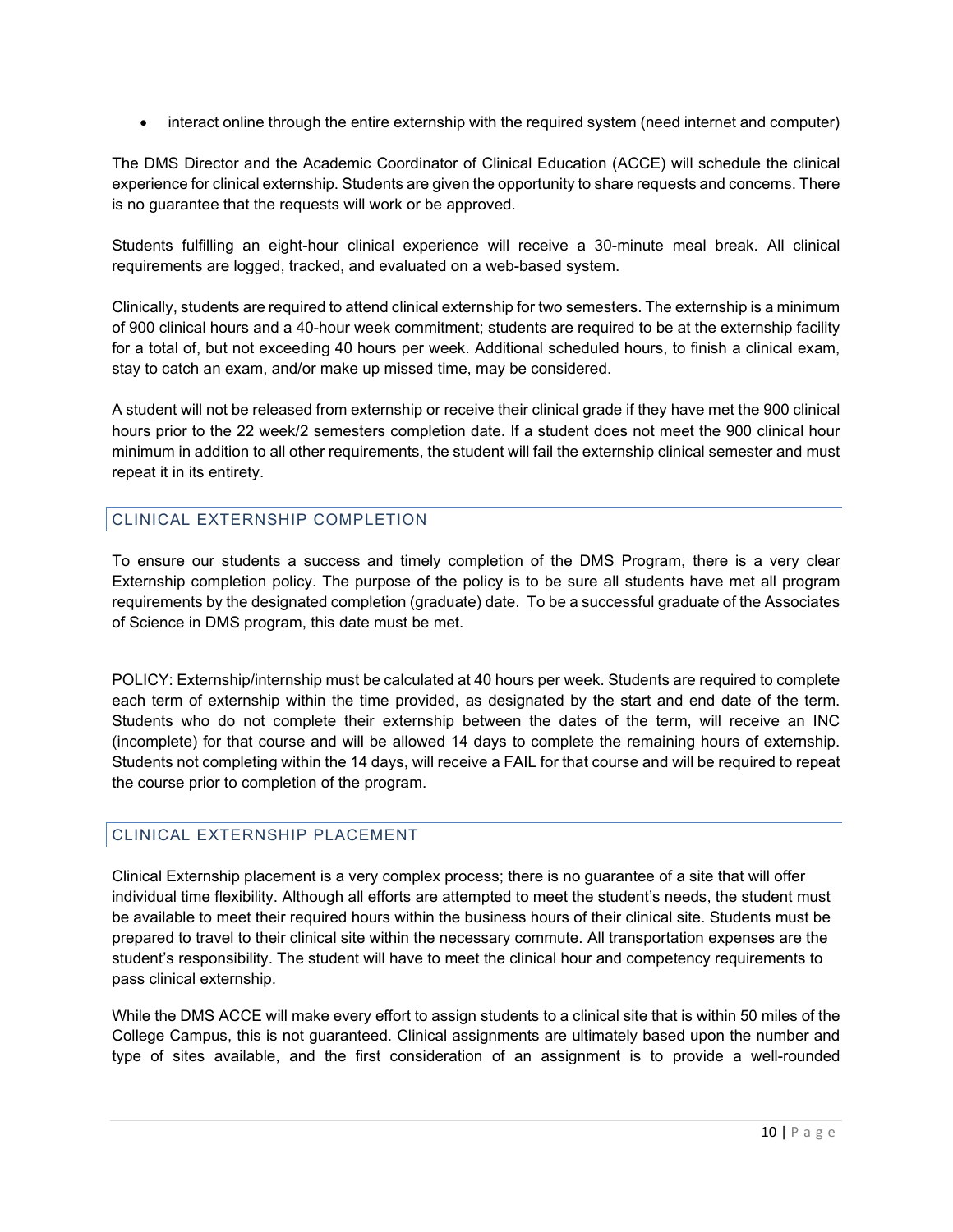comprehensive clinical experience in preparation for graduation as an entry-level DMS Technologist. Students are responsible for travel, meals, and any other expenses incurred for attending clinical.

## <span id="page-14-0"></span>CLINICAL EXTERNSHIP SITE NOT AVAILABLE

Every effort is made by our clinical team to find an appropriate clinical site for your externship. And while this is a rarity in placement of our students, those students, who have not been assigned to an externship site at completion of the required program and exit competencies, will have 14 days from last day of semester to be placed in a site before termination will take place *(This is a procedure required by our accrediting agency, ABHES.)*

To maintain scanning skills while awaiting externship site placement, a terminated student is allowed, at the discretion of the program director, to come in for scanning practice

When an externship site is available, student will reenroll:

- If student owed money based on refund calculation, student will not be required to pay prior to returning to school. School will spread out the payments for duration of externship
- If student was delinquent in any payments prior to termination, the delinquent payments must be brought to date prior to reenrollment.

# <span id="page-14-1"></span>DISMISSAL FROM A CLINICAL EDUCATION SITE

Any request by a clinical site to remove (temporary or permanently) a student from the site as result of the student's behavior or performance will be evaluated on a case-by-case basis, depending on the nature of the clinical dismissal, actions may range from placement at another clinical site or disciplinary action. The nature and degree of disciplinary action taken will be based on the type and seriousness of the infraction, the student's academic and clinical record and previous history of warnings/disciplinary actions.

Note: Incidents that compromise patient safety or violate patient confidentiality (HIPAA) will have serious consequences. The ACCE will investigate the situation and together with the Program Director; render a decision of the outcome. If a student is removed from the clinical site, immediate and/or future clinical placements is not guaranteed and in some cases a student's clinical experience may be delayed depending on clinical availability.

### <span id="page-14-2"></span>EXTERNSHIP AND EMPLOYMENT

Students should make sure their clinical hours are separate from employment hours. Students may be allowed to accept employment in a position as a sonographer before graduation with approval from Program Director. Any employment of students must be specific to their educational/clinical hours and abide by the DMS Program's clinical guidelines. Employment outside of normal clinical scanning or duties as an ultrasound technologist cannot be used as the required clinical hours. Students may not receive monetary gifts from staff or patients. Any questions or concerns about clinical requirements should be brought to the attention of the ACCE or Program Director.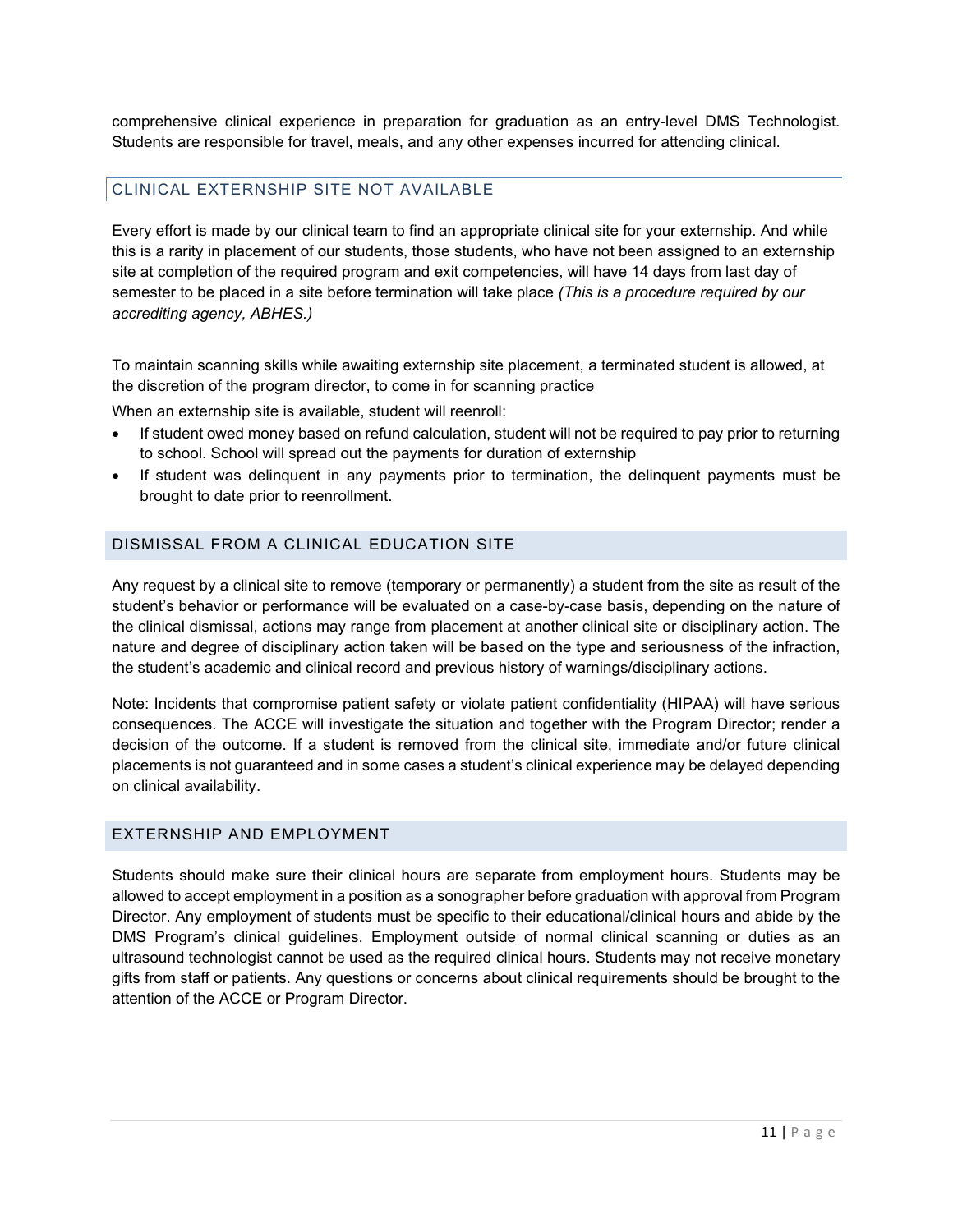### <span id="page-15-0"></span>STUDENT WORK AND EDUCATIONAL SCHEDULE

Your coursework will be rigorous, and at times you may wonder what you have gotten yourself into, but your perception of intensity has much to do with the amount of time, dedication, and commitment you spend towards your chosen profession; therefore, working full-time while in the DMS Program is extremely difficult and not recommended since work schedules will generally conflict with class and clinical rotations. Any activity that impairs the student's ability to attend class, participate actively in all classrooms, lab, and clinical sessions, and/or meet the requirements of each course must be avoided.

# <span id="page-15-1"></span>LEARNING RESOURCES

The College uses a Learning Management System called Moodle. Login information with secure password is provided to all students and faculty. Moodle can be accessed from computers in the Learning Resource Center (LRC) on campus or from individual computers at home. Moodle provides a forum for students to access classroom materials posted by the instructors as well as a grade book with which the students can monitor their grades. Students can send emails to their instructors and classmates via Quick mail on Moodle. The College website has a tab for access to library resources http://library.casalomacollege.edu and PTA Program specific resources at http://library.casalomacollege.edu/program-resources/pta.html. The ProQuest database is used for student research needs. Links are provided under the http://library.casalomacollege.edu/databases.html tab. A librarian is available to assist students in utilizing the library and obtaining resources. The library has copies of Program texts and other Program-specific books that may be checked out by the students. The list is found at http://library.casalomacollege.edu/images/shelflist.pdf. Hard copies of Gray's Anatomy are kept in the lab available anytime the lab is open for class or during scheduled open labs and may be checked out overnight.

### <span id="page-15-2"></span>ACADEMIC TUTORING

Individualized instruction is available without charge to all students. This instruction must be scheduled with the course instructor. Every effort is made to counsel students who have a substandard academic performance, clinical practice attitude, or personal qualities are not commensurate with the requirements of future DMS Technologists. The Program Director, ACCE, and Instructor will inform a student when work is substandard. It is the student's responsibility to arrange tutoring by contacting the appropriate person. **In these cases, Friday attendance may be deemed mandatory.**

# <span id="page-15-3"></span>CAREER SERVICES

The Career Services department is integral to your success throughout the program and ultimately on the path to your ultimate career goals. Their knowledge and up-to-date analysis of the current workforce and its trends is an invaluable resource, providing guidance to current students and graduates alike. Their importance increases as you progress in the program and enter externship, graduate, pass your board exams, and begin your search for employment as an entry level sonographer.

All interactions and requests by the Career Services department are required and part of your programmatic requirements. Failure to complete any assignment provided by the Career Services department may result in delay of your semester/program completion documentation.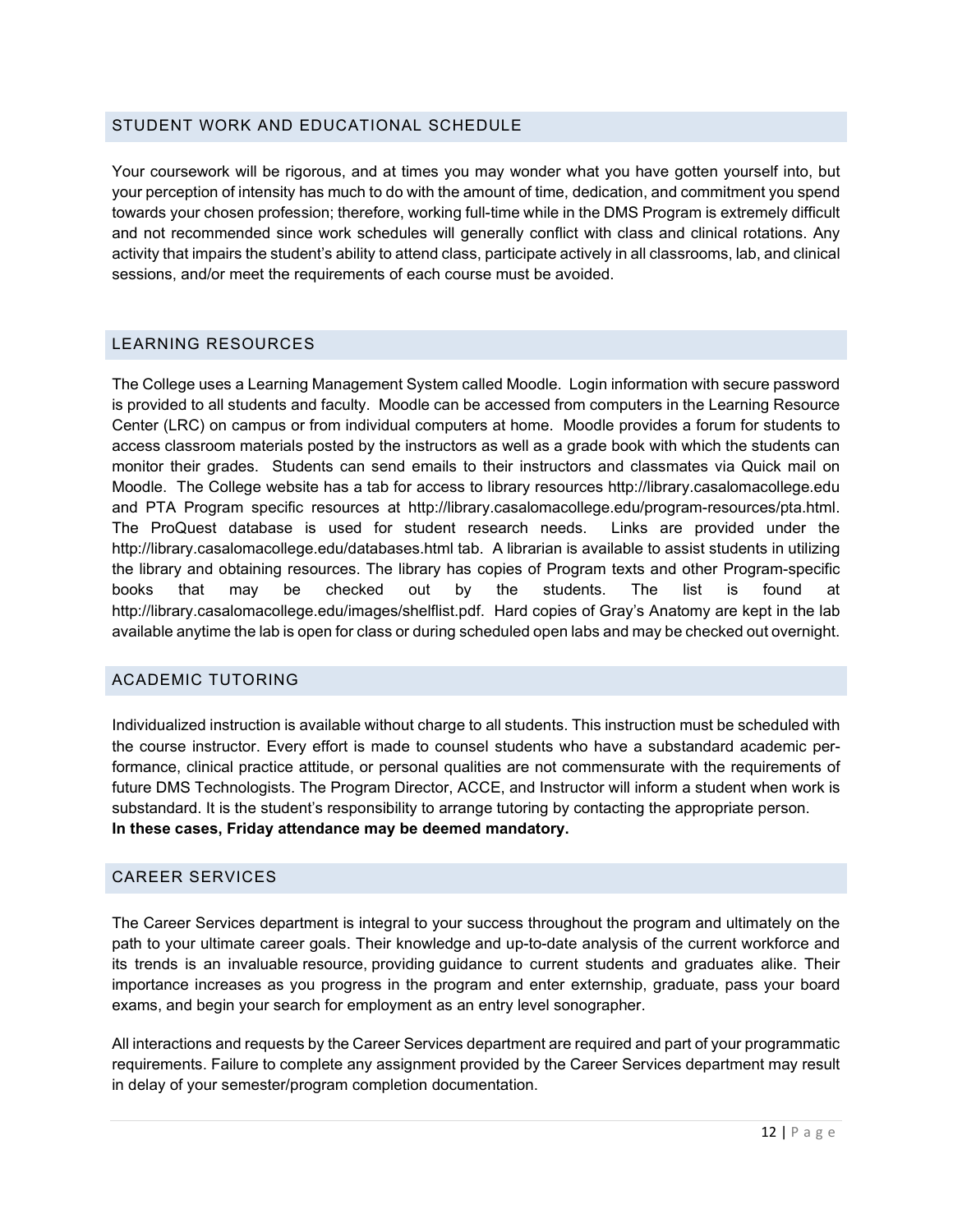### <span id="page-16-1"></span><span id="page-16-0"></span>**DMS PROGRAM CURRICULUM**

### PREREQUISITES

### **Introduction to Online Learning**

This course assesses the student's readiness to participate in online courses. Course consists of introduction to the learning management system and how to navigate throughout the system. Students must complete the course and receive a pass out of a pass/fail grade to be eligible to start DMS Program; those not completing or passing the course will not proceed with the DMS Program. Students must be enrolled by orientation to participate in the Introduction to Online Learning course and be eligible to proceed in the program.

#### **ANA 201 Human Anatomy & Physiology I (Online)**

Theory Hours: 45 clock hours 3 Semester Credits 7 weeks

#### *(Prerequisite to Core Program)*

This course is designed to introduce students to the study of the structure and function of the human body. Basic concepts of structural organization, structure and function of chemicals, atoms, molecules, cells, tissues, organs and systems shall be discussed. The course shall cover the musculoskeletal, central nervous, peripheral nervous, sensory, cardiovascular, and respiratory systems, major component of the blood and their function, and organs of the endocrine system.

### **ANA 202 Human Anatomy & Physiology II (Online)**

Theory Hours: 45 clock hours 3 Semester Credits 8 weeks

### *(Prerequisite to Core Program; ANA 201)*

This course is designed to introduce students to the study of the structure and function of the human body. Basic concepts of structural organization, structure and function of chemicals, atoms, molecules, cells, tissues, organs, and systems shall be discussed. The course shall cover the musculoskeletal, central nervous, peripheral nervous, sensory, cardiovascular, and respiratory systems, major component of the blood and their function, and organs of the endocrine system. The course shall cover the structure and function of the heart, blood vessels, lymphatic system, immune system, digestive system, urinary system, reproductive system of the male and female, and the stages of fetal development.

### **PHYS 200 General Physics – General Education (Online)**

Theory Hours: 45 clock hours 3 Semester Credits 8 weeks

#### *(Prerequisite to Core Program)*

This is an introductory course of physics that surveys basic concepts, principles and laws of physics that includes the topics of mechanics, thermodynamics, heat, fluids, sound, waves and vibrations, electricity, magnetism, optics and radioactivity. It is specifically designed for students with no previous experience with physics. There is no lab with this course.

### <span id="page-16-2"></span>CORE PROGRAM

### **DMS 210 Fundamentals of Sonography and Abdominal and Small Parts Ultrasound Imaging** Theory Hours: 150 clock hours 10.0 Semester Credits 15 weeks **(Residential/Online)**

The first three weeks of this course provides a broad overview of the field of diagnostic medical Sonography, including the history and evolution of ultrasound as an imaging modality, the sonographers' role and scope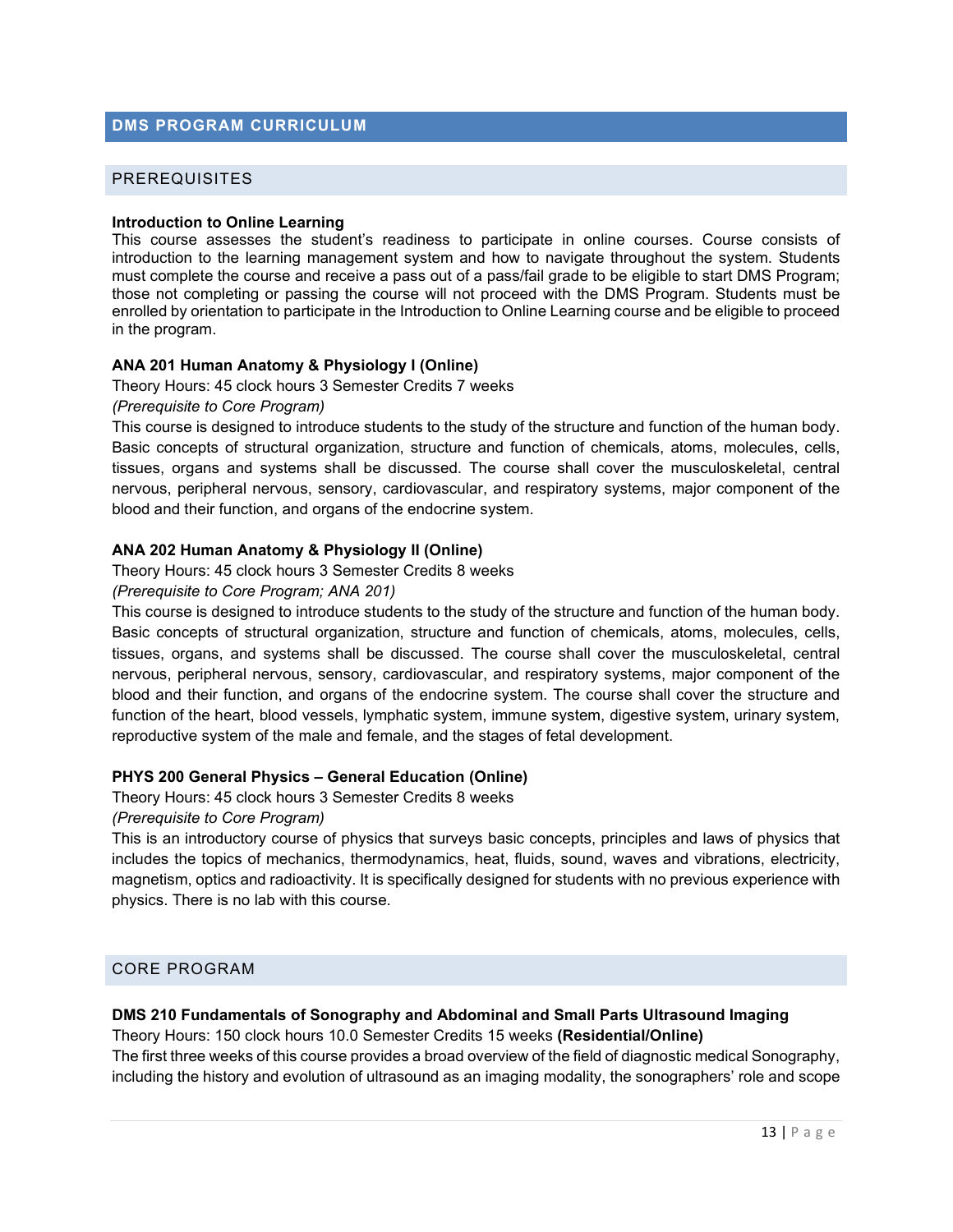of practice, required skills and abilities, and effective learning techniques. The student will also learn how the body is organized by systems, and common pathologies affecting those systems. Focus is placed on the anatomy and physiology of the digestive system, specifically the liver, biliary tree, and pancreas. The remainder of the module is focused on the interpretation of normal anatomy, sonographic and gross anatomy demonstrating scanning techniques and identifying normal sonographic protocols for abdomen and small parts; interpretation of abnormal anatomy, identification and interpretation of pathological conditions affecting the abdominal organs and small parts.

### **DMS 210L LAB**

# Theory Hours: 120 clock hours 4.0 Semester Credits 15 weeks **(Residential)**

In the laboratory, students will apply their knowledge to develop the psychomotor skills and critical thinking abilities necessary to properly perform commonly ordered ultrasound examinations. This will include hands on scanning exercises and completion of laboratory competencies specific to exams performed by general ultrasound technologists. Students will acquire knowledge of anatomical landmarks, standard exam protocols, quality scanning and patient care skills and proper machine operation and maintenance.

### **DMS 220 Patient Care for Sonographers and Obstetrics and Gynecology Ultrasound Imaging** Theory Hours: 150 clock hours 10.0 Semester Credits 15 weeks **(Residential/Online)**

This course presents the student with various aspects of patient care that are relevant to the Sonographer. Focus is placed on patient / Sonographer interaction, and patient confidentiality and HIPAA compliance. Students will learn patient care skills that apply to practice as a Sonographer. Emphasis is placed on vital signs, body mechanics for patient transfer, and care techniques for patients with tubing, standard precautions for infection control, aseptic / sterile techniques, isolation techniques, and emergency medical situations. In addition, this course will cover anatomy and physiology of the male and female reproductive system, and common conditions and pathologies that affect those systems.

The remainder of the module will be covering the normal anatomy, sonographic and gross anatomy demonstrating scanning techniques and identifying normal sonographic protocols for gynecologic and obstetric ultrasound examinations; interpretation of abnormal anatomy and identification and interpretation of pathological conditions affecting the female pelvic organs, the neonate, and the developing fetus. This module also includes role of differential diagnoses in ultrasound examinations.

### **DMS 220L LAB**

### Theory Hours: 120 clock hours 4.0 Semester Credits 15 weeks **(Residential)**

In the laboratory, students will apply their knowledge to develop the psychomotor skills and critical thinking abilities necessary to properly perform commonly ordered ultrasound examinations. This will include hands on scanning exercises and completion of laboratory competencies specific to exams performed by general ultrasound technologists. Students will acquire knowledge of anatomical landmarks, standard exam protocols, quality scanning and patient care skills and proper machine operation and maintenance.

# **DMS 230 Patient Sonographer Interactions and Introduction to Vascular Ultrasound Imaging**

Theory Hours: 150 clock hours 10.0 Semester Credits 15 weeks **(Residential/Online)** Student will learn how to communicate with patients and other health care professionals, care for those patients with special needs, prepare patients for different types of ultrasound examinations, learn about laboratory values, and their relationship to the ultrasound examination ordered, and examine the role of different imaging modalities in patient diagnosis. During this course, the anatomy, physiology, and common pathologies of the circulatory and nervous systems will be covered. Introduction to the basics of Vascular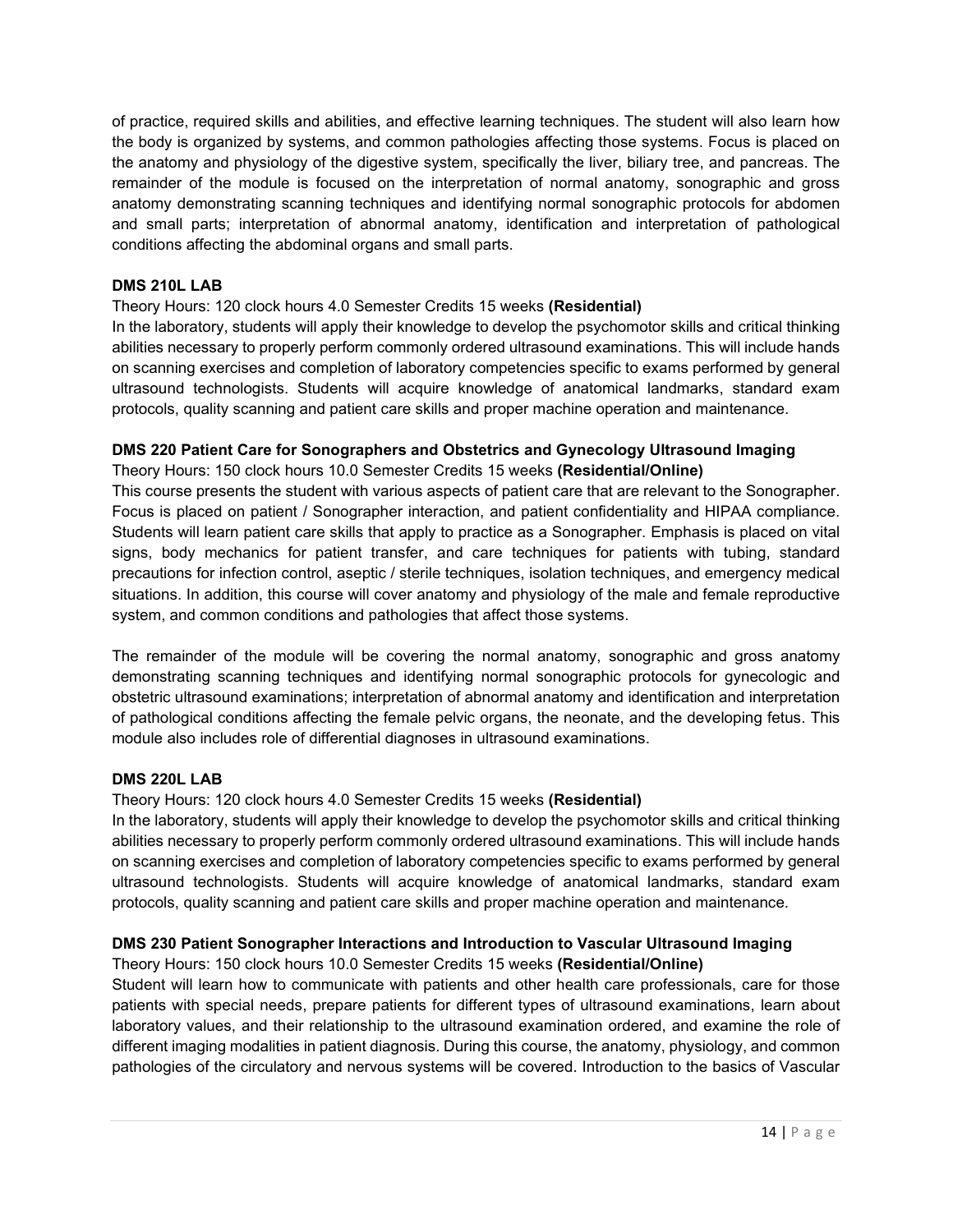Ultrasound Imaging. Overview of normal and pathological sonographic data: arterial and venous peripheral vascular, abdominal vasculature and extra cranial carotid.

### **DMS 230L LAB**

Theory Hours: 120 clock hours 4.0 Semester Credits 15 weeks **(Residential)**

In the laboratory, students will apply their knowledge to develop the psychomotor skills and critical thinking abilities necessary to properly perform commonly ordered ultrasound examinations. This will include hands on scanning exercises and completion of laboratory competencies specific to exams performed by general ultrasound technologists. Students will acquire knowledge of anatomical landmarks, standard exam protocols, quality scanning and patient care skills and proper machine operation and maintenance.

# **DMS 240 Professional Aspects of Sonography and Physical Principles and Instrumentation of Ultrasound**

### Theory Hours: 150 clock hours 10.0 Semester Credits 15 weeks **(Residential/Online)**

This fifteen-week course covers the aspects of Sonography as a career. Topics of discussion include Sonography career ladder, the aspects of sonography as a career choice will be examined in this course. Topics of discussion include sonography career ladder opportunities, benefits of professional organizations, certification and registration advantages, sonographer safety, medical ethics and legal aspects of sonography, professional behavior, sonography employment venues, resume writing and interview techniques. In addition, medical terminology and abbreviations, anatomy and physiology of the thyroid, parathyroid, and urinary tract will be covered.

### **DMS 240L LAB**

### Theory Hours: 120 clock hours 4.0 Semester Credits 15 weeks **(Residential)**

In the laboratory, students will apply their knowledge to develop the psychomotor skills and critical thinking abilities necessary to properly perform commonly ordered ultrasound examinations. This will include hands on scanning exercises and completion of laboratory competencies specific to exams performed by general ultrasound technologists. Students will acquire knowledge of anatomical landmarks, standard exam protocols, quality scanning and patient care skills and proper machine operation and maintenance.

### **DMS 300: Program Review**

Theory: 30 clock hours 2.0 Semester Credits 1 week **(Residential/Online)** Prerequisites: The completion of all core didactic/lab courses

This is a comprehensive review, at an advanced level. This course is designed to provide the student with an accumulative review of ALL DMS Course material. The goal is to refresh all of their didactic and clinical knowledge, helping to focus on the application of all that has been taught. The course reviews and focuses students studying for advanced level exams, as the ARRT Primary DMS Certification as well as ARDMS Certification. This course includes Mock exams, topic quizzes, and homework/study assignments. This course is graded PASS / NO PASS. A PASS grade is based on a 50/50 weighing between exit competencies and final mocks. Students must pass the course for program completion and externship approval.

### **DMS 250 Clinical Practicum I**

Externship: 500 clock hours 11.1 Semester Credits 14 weeks **(Off Campus)**

During this course, the student will be assigned, and directly supervised in a Diagnostic Medical Ultrasound imaging facility such as a hospital, clinic, or imaging center. The student will be introduced to the clinical setting and departmental organization. Under direct supervision by a supervising Sonographer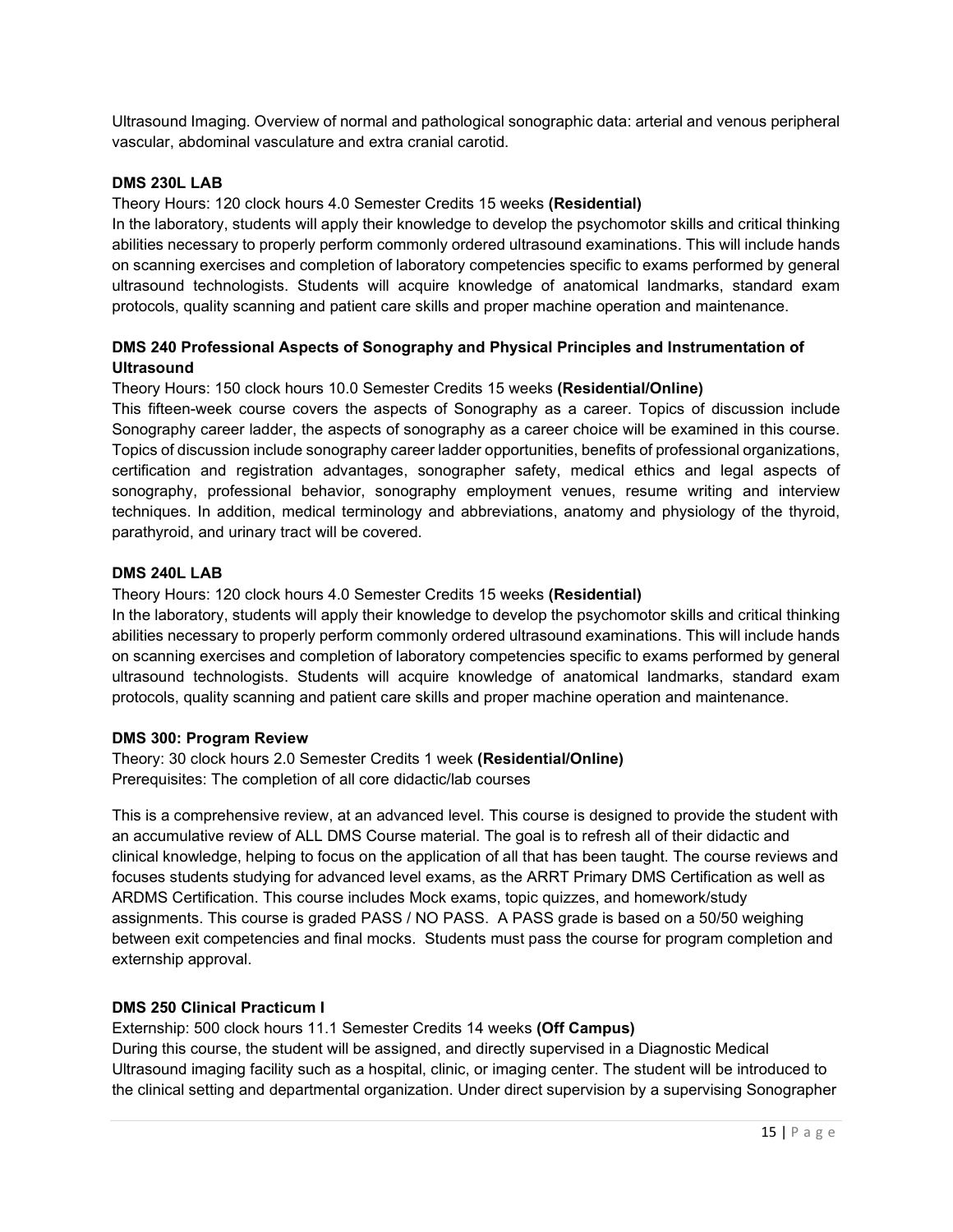or supervising physician, and the school's Clinical Coordinator, the student will begin to acquire the hands-on skills necessary for the Sonographer in a clinical site. This is accomplished through observation and participation in clinical cases studies of patients undergoing ultrasound examinations.

### **DMS 260 Clinical Practicum II**

Externship: 400 clock hours 8.9 Semester Credits 10 weeks **(Off Campus)**

This course is designed as a more advanced continuation of Clinical Practicum I. The student will continue to perfect his skills in the clinical environment and learn more advanced imaging techniques required of the Sonographer. The student will gain more experience in performing ultrasound imaging of the patient undergoing abdominal, small parts, gynecologic, obstetric, or vascular ultrasound examinations.

### <span id="page-19-0"></span>GENERAL EDUCATION

# **BIO 120 Medical Terminology- General Education (Online)**

### **38 Clock Hours/2.5 CR**

Common medical terminology is a critical part of the language used by healthcare practitioners. Learning to identify medical terms and body systems will enhance your knowledge and understanding

# **MAT 105 Intermediate College Algebra – General Education (Online)**

# **45 Clock Hours / 3 CR**

### *(Prerequisite to Core Program)*

This online course explores the representation of functions and relations as graphs, formulas, and tables. The types of functions studied will include linear, quadratic, polynomial, rational, exponential, and logarithmic. These functions will be used in solving a variety of equations, systems of equations and application problems. Other topics include: the algebra of real and complex numbers, inequalities, and an introduction to conic sections.

### **PSY 225 Stress Management - General Education (Online)**

### **45 Clock Hours / 3 CR**

This is an introductory survey course about the theories and concepts within the field of psychology. Topics covered will include research methods, biological foundations, health psychology, human development, learning and memory, sensation and perception, motivation and emotion, language and thinking, intelligence, consciousness, personality, psychological disorders, and social psychology.

# **SOC 100 Adaptive Strategies – for Life and Learning (Online)**

### **45 Clock Hours / 3 CR**

This course has been developed to assist students with the development of skills and competencies that lead to success and growth in the personal, professional, and academic environment. Students will work in small groups with dedicated instructors to identify individual learning strategies for optimal outcomes, as well as practice professional competencies most desired by Allied Health employers and facilities.

# **SOC 105 Leadership Skills: Foundations of Leadership (Online)**

### **45 Clock Hours/ 3 CR**

This course introduces students to terms, theories, and concepts relevant to identifying and cultivating leadership skills. This course further prepares students for personal and professional leadership by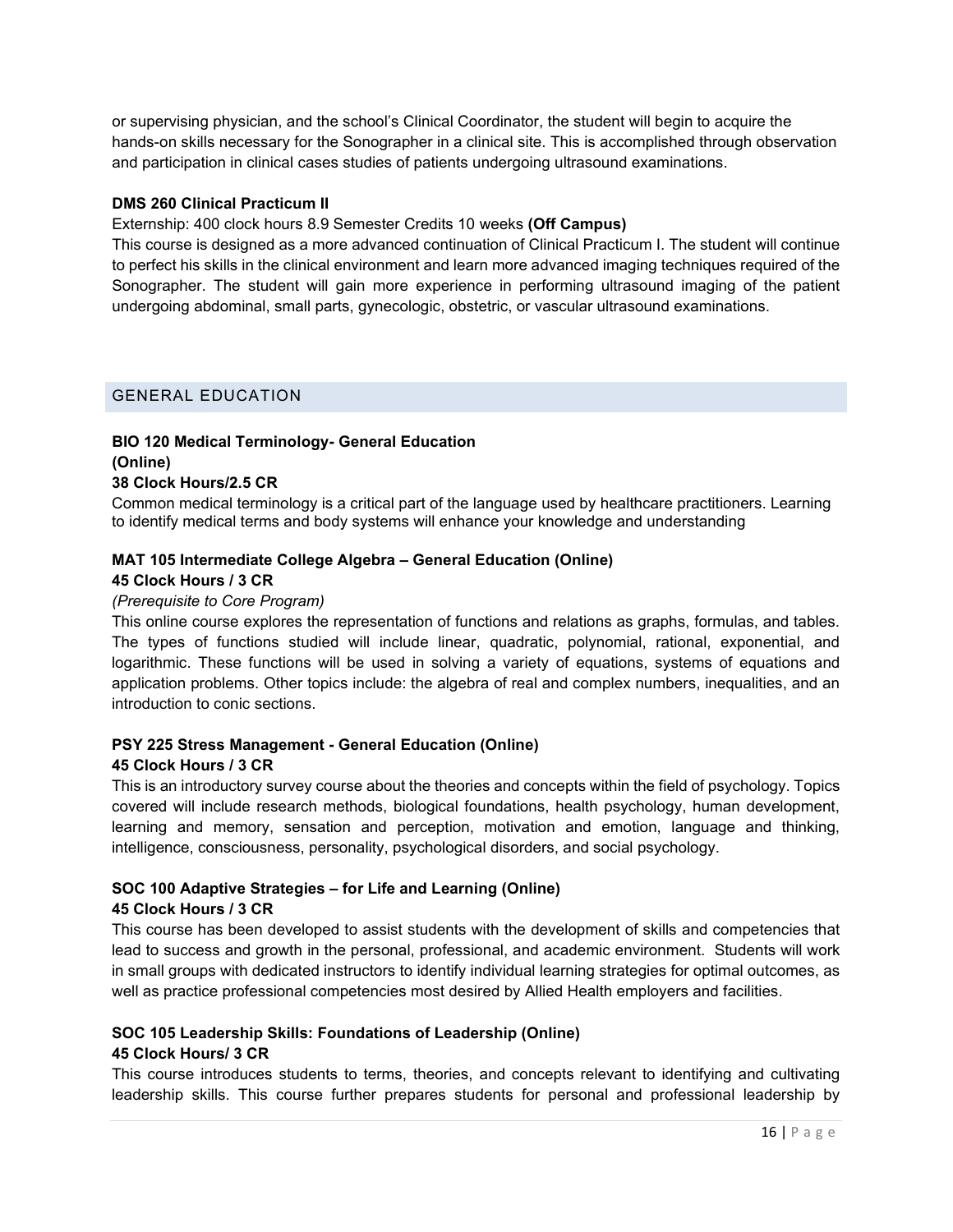addressing topics such as change, innovation, entrepreneurship as well as goal setting, identifying mechanisms of control and developing effective communication skills. Students will be introduced to various structures and styles of leadership and management and compare ideas for effective business strategy.

# **SOC 110 Leadership and Professional Development (Online) 45 Clock Hours / 3 CR**

This course is designed to provide a foundation for leadership and professional development for students in the Allied Health field. Students will be introduced to terms, theories and concepts relevant to identifying and cultivating leadership skills as well as strategies for career development. To encourage professional development students will participate in career building activities such as creating a professional profile and trajectory that will provide them with optimal opportunity for professional success.

This course will also help students identify any related professional organizations and associations as well as resources for continuing education. From a career perspective, students will explore career opportunities within the field of their respective career focus.

# <span id="page-20-1"></span><span id="page-20-0"></span>**ACADEMIC STANDARDS**

# DIDACTIC GRADE

- Students must achieve a minimum grade point of 78% / 2.30 / C+ in general education and core classes.
- Students must have a minimum cumulative grade point average of 2.30 to graduate.
- The final core theory grade is determined based on the following weights:
	- o To be included on individual course syllabus

# <span id="page-20-2"></span>CLINICAL LAB GRADE

- The 3-4 Lab Competencies are averaged for the final lab grade.
- Competencies are graded from 0 points to 100 points.
- A grade of 78% is required for lab competency exams and final examination.

**IMPORTANT:** Core Courses: Students **must** have a minimum theory grade of 78% **AND** a minimum Lab grade of 78% at the time of course completion in order to pass to the next course. If either or both of those conditions are not met, the student will receive a letter grade of F in both theory and lab, regardless of any other factor.

### <span id="page-20-3"></span>FINAL PROGRAM COMPETENCIES

Each student is required to satisfactorily complete final ultrasound protocols prior to placement in externship.

Exit Competencies

- Students must complete their exit competencies prior to end of the DMS 300 course.
- Students will be followed by instructor and program director to ensure completion.
- If student does not complete the competencies, the student may be terminated at the discretion of the Program Director and will receive an "F (fail)" in DMS 300.
	- o Students will have 7 days from the last day of the last module to complete all final exit competencies.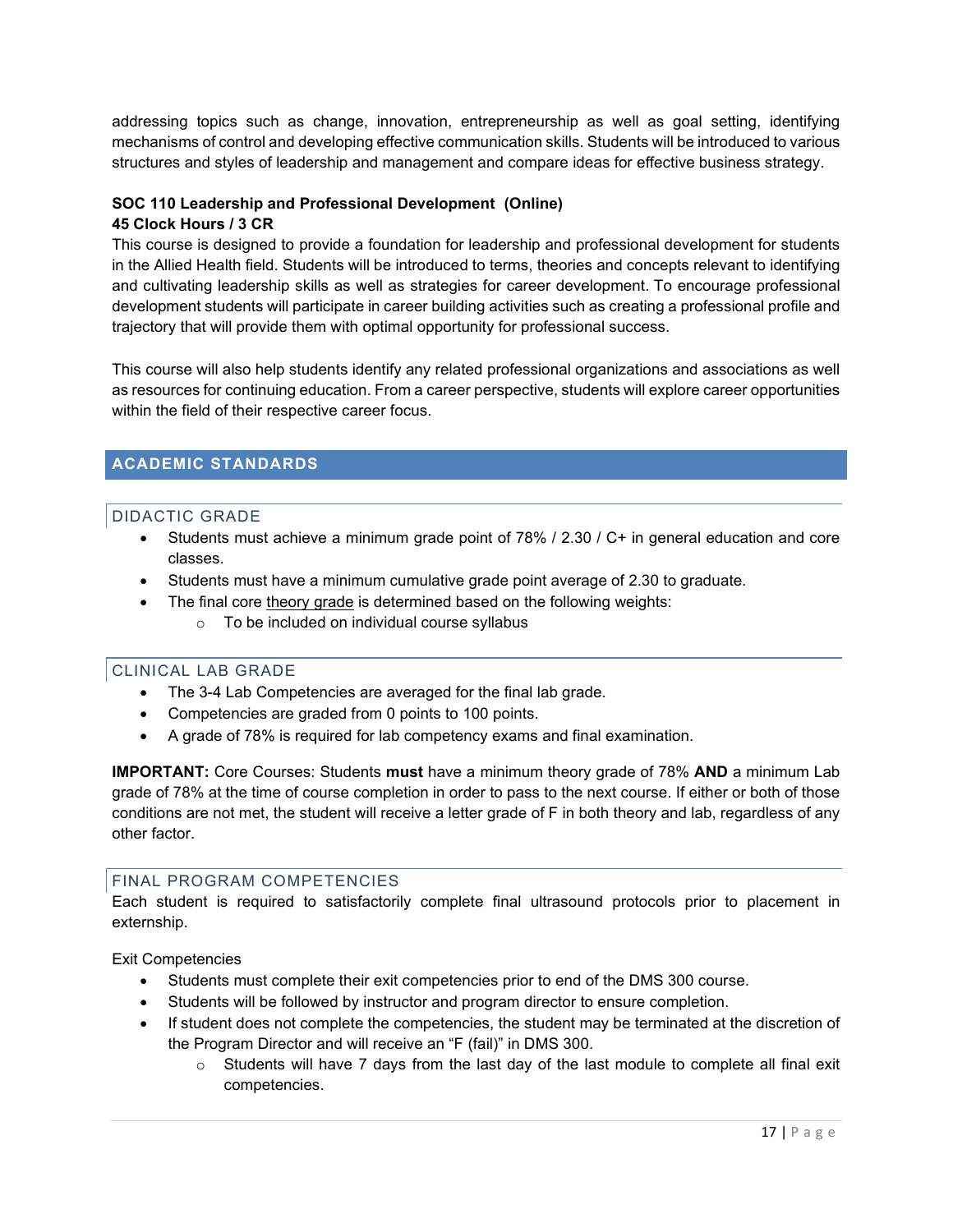- $\circ$  Students who complete their final exit competencies within the time frame will have their lab grade changed to reflect the true grade.
- $\circ$  Students who do not complete final exit competencies within the allowed time frame will receive an "F" in lab and will be required to repeat the module.

## <span id="page-21-0"></span>CLINICAL EXTERNSHIP

Externship grade is pass or no pass.

Pass/No Pass is determined by:

- Completion of 100% of the assigned practicum hours
- Satisfactory completion of all assigned performance objective competencies
- Completion of all clinical logs
- Satisfactory rating on all clinical evaluation forms

### <span id="page-21-1"></span>MAKE-UP AND RETAKES

Students are allowed make-up and/or retakes of tests and lab competencies, or a combination thereof. See Course syllabus for individual policies.

### **Make-up**

- Students not in attendance on a test or lab competency must make it up on the next day of class.
- If a student does not make up the quiz, test or lab competency on the first day back, a zero (0) will be given, unless an exception has been made by the Program Director.
- Students can only receive a maximum grade of 78% on any make-up.
- No early quizzes, tests or lab competencies will be given. Any urgent issues must be addressed to the Program Director.
- Final exams cannot be made up or retaken. All final exams are a single attempt.
- It is the students' responsibility to contact the instructor and schedule makeup tests.

### **Retakes**

- NO final exams can be made up or retaken, regardless of the situation.
- Only course exams are allowed to be made up or retaken.
- The maximum grade students can receive on retakes is 78%.
- Retakes must be completed prior to the start of the new semester.
- It is the students' responsibility to contact the instructor and schedule retakes.

### <span id="page-21-2"></span>ONLINE COURSE GRADING

### **Weekly Self-Evaluation**

To demonstrate participation and proactive learning students will fill out a self-evaluation at the end of each week. This self-evaluation will include discussion about time management, assignment preparation, and address any concerns. Instructors will review and provide appropriate feedback in a timely manner. These self-evaluations will be worth 10 points and 10% of the attendance/participation grade.

### **Mid-Course Evaluations**

Students will be required to provide a mid-course self-evaluation. This evaluation will include an acknowledgement of current grade and identify any action to be taken to improve learning and participation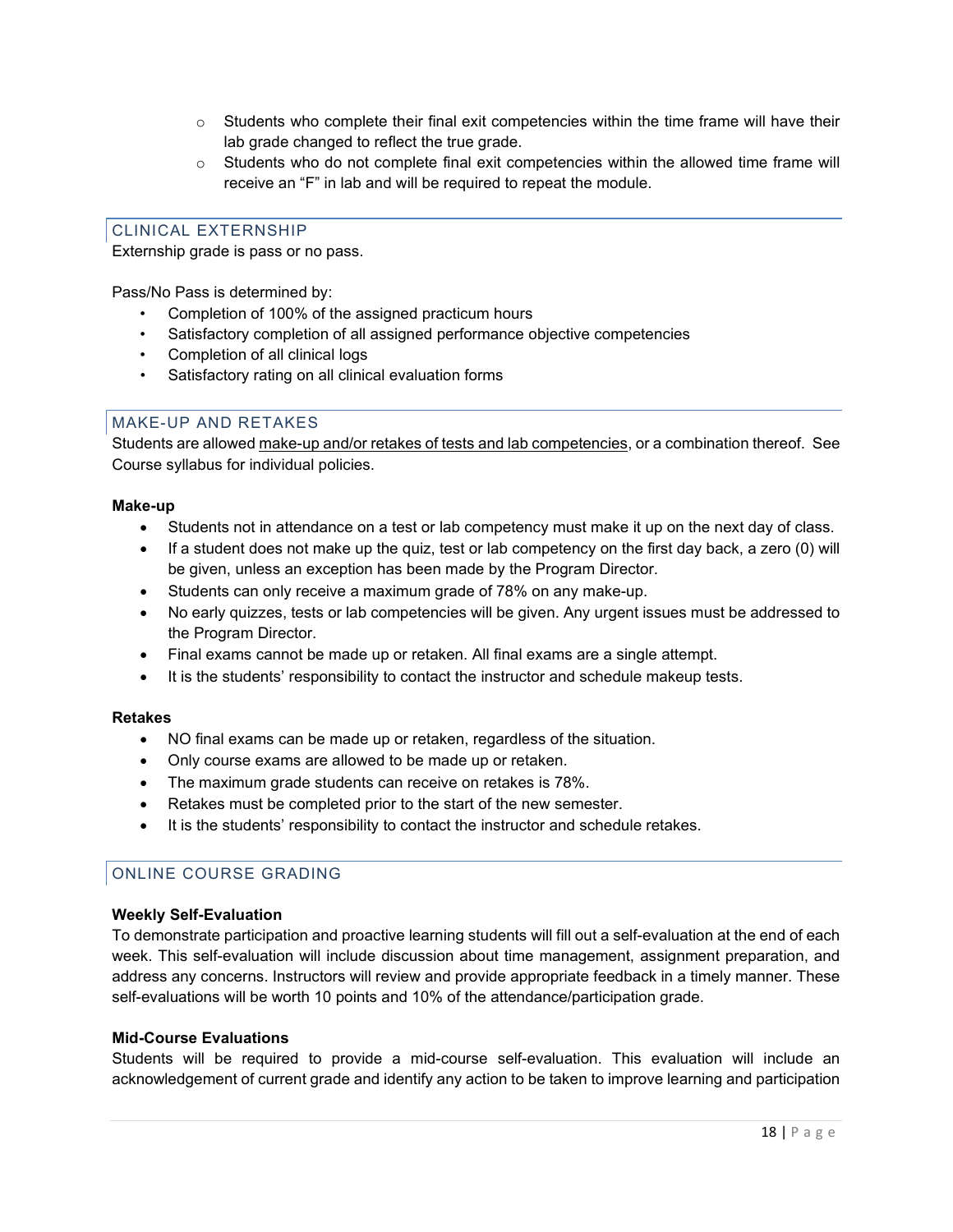as course progresses. Instructors will review and provide appropriate feedback. Assessments will be compiled and forwarded to Program Director.

### **Online Grading**

Online courses utilize the same grading scale as all residential course and the passing grades correspond with the passing grades in the individual programs.

Students who receive below the minimum passing grade, may repeat the course. Students are allowed to repeat a general education course one time. Students who need to repeat a general education course a second time, must have approval of the Program Director and Chief Academic Officer. The student will be assessed a fee of \$500.00 for the second repeat. Except as permitted by this policy, no students may repeat a course a third time.

Students may progress in the core program when a general education course has been failed; however, the failed general education course must be repeated and passed prior to program completion. If general education courses are not successfully completed by the completion date, the student will be terminated from the program and must request re-enrollment.

Recycling of work, which is work submitted and graded for an earlier course and turning it in for credit for a second course – is not permitted. Original work must be turned in for any course repeated.

### <span id="page-22-0"></span>CLINICAL EXTERNSHIP ATTENDANCE

- 1. DMS 900 hours mandatory attendance (DMS 250 = 500 hours; DMS 260 = 400 Hours)
	- a. Days of externship are Monday through Friday
	- b. Weekends may be required by some clinicals sites
- 2. Externship must be attended 40 hours per week; NO LESS, and must be treated as if it was a job
- 3. Three absence per externship semester may be allowed
- 4. Students, even with the allowed absences, MUST maintain their hour requirements within the designated time frame per semester
- 5. Students will be put on attendance probation if they miss 3 days within the 15 week semester and/or students fail to maintain the hour requirements for 4 consecutive weeks.
	- a. Once on attendance probation, if hours are not made up, the student will not progress to the next semester.
- 6. The student can be dropped from externship at the discretion of the Director and the clinical externship site.
- 7. Each externship semester must be completed between the beginning and end dates of that semester.
	- a. Students who do not complete the hours within that time frame will be allowed 14 calendar days from the end date of the semester to complete hours.
	- b. Those students who do not complete the hours will be terminated.
	- c. Students will not receive credit for the externship hours and will be required to repeat that semester of externship hours.

### <span id="page-22-1"></span>PHYSICAL PROGRAM CONSIDERATIONS

All students must meet the essential functions of a student for their applicable program to remain in the program. Students, pregnant or otherwise, who cannot meet the essential functions, either pre- or post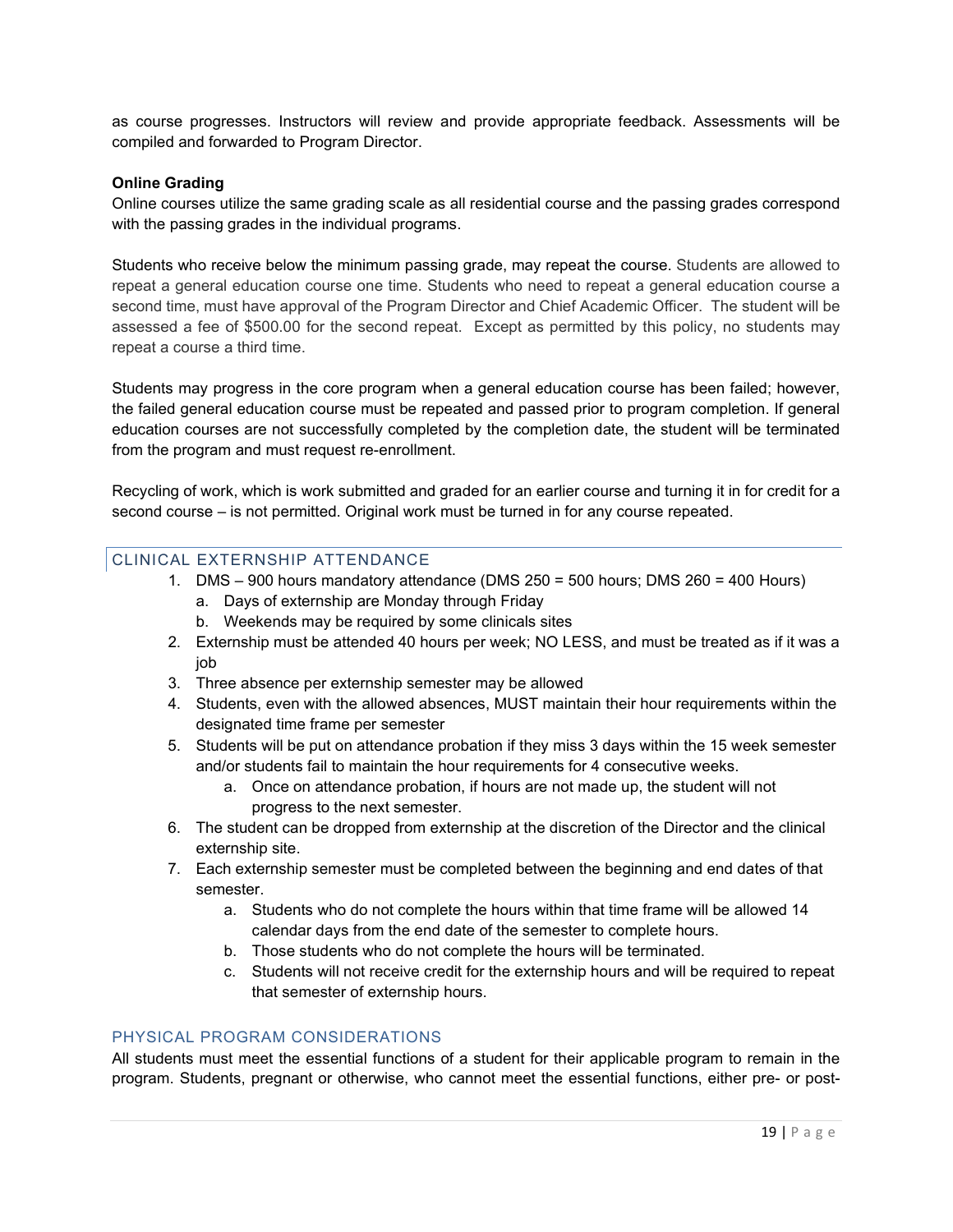partum will be required to withdraw and readmit in a later cohort. Outlined below are the essential functions required of each program:

### DIAGNOSTIC MEDICAL SONOGRAPHY

The essential functions related to physicality are:

- Stand, walk, and sit for up to 30 minutes at a time.
- Stand and walk for up to 8 hours during an 8-hour shift.
- Lift or move a maximum of a 290-pound patient in a 2 person or 3 person transfers.
- Move loads of up to 50 pounds up to 25 times per hour.
- Push a patient confined to a wheelchair or gurney up to 300 feet or more, depending upon the structural design of the medical facility.
- Bend, crouch, or stoop up to 20 times per hour.
- Reach forward up to 18 inches while holding an object weighing 15 pounds.
- Push ultrasound equipment on wheels weighing up to 300 pounds or more.
- Possess manual dexterity to manipulate and operate all diagnostic medical sonography equipment.

# <span id="page-23-1"></span><span id="page-23-0"></span>**ACADEMIC POLICIES AND PROCEDURES**

### DRESS CODE

All students will be expected to adhere to the following dress code policy and polices of their clinical sites. It is important the students portray a professional image to those he/she comes into contact. In appropriate dress and grooming detracts from the patient's confidence in the quality of their care.

**Personal Grooming –** Good taste indicates that haircuts, hairstyling, and personal grooming be neat and conservative. Grooming and style should also be practical to enable one's duties to be performed without embarrassment or inconvenience.

- *Personal cleanliness*: Personal cleanliness, including proper oral hygiene and absence of controllable body odors are a standard. Perfumes and fragrances must be kept at a minimum.
- *Hair*: Hair must be kept clean and neatly styled; no asymmetrical styles, no carved designs, no Mohawks, no abnormal hair color. All beards and moustaches should be trimmed and neat in appearance.
- *Fingernails*: Fingernails should be clean, well-manicured and moderate in length, and appropriate for patient care; no more than ¼ inches beyond the end of the finger. Nail color must be clear or natural in color. All other colors are prohibited in uniform. Nail polish cannot be chipped or coming off.
	- o No artificial nails are allowed.
- **Cosmetics**: Cosmetics must be worn in moderation
- *Jewelry*: Jewelry in pierced sites will be visible on the **ear only**. All other piercings must be covered or removed during school. The only acceptable jewelry is watch with a second hand, one pair of plain stud earrings, worn in the lobes only, one ring, wedding band or engagement ring; no other jewelry is to be worn. No nose rings, tongue rings, or other visible body piercings will be permitted in uniform.
- *Tattoos:* All tattoos must be covered.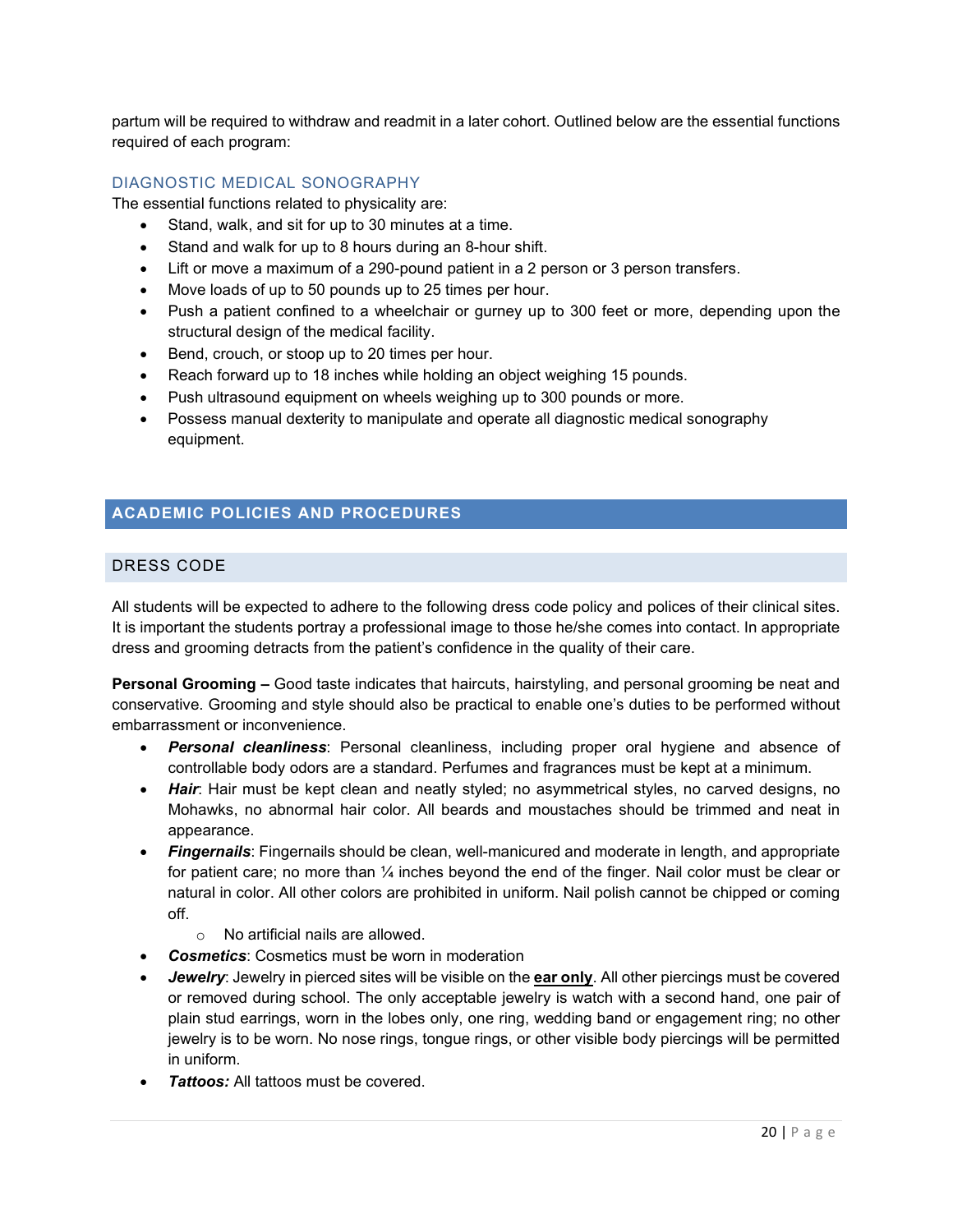- *Undergarments/Outerwear:* Undergarments should not be visible above, below or through clothing
- *Reasonable accommodation* will be made regarding religious, cultural or disability situations and will be reviewed on an individual basis for compliance with the dress code policy.

**Student Uniform Dress Code** – Always present oneself in a professional manner. Uniforms must be worn everyday of theory, lab, and externship days.

Students must wear the designated school uniforms. A uniform is designated as the following:

- College issued scrubs blue tunic and blue pant
- College issued long sleeve or short sleeve cotton t-shirt **must be worn** under the blue tunic top
- White- or natural-colored socks must be worn. No dark or colored socks are permitted.
- Clean white nurses' shoes and shoelaces.
	- $\circ$  No canvas shoes, open toe shoes or visible colored brand names.
	- o Shoes must be fully enclosed. All shoelaces must be tied properly.
- Name badge
	- $\circ$  Badges must be displayed at all times with the name of the student facing outward so that student is easily recognizable.
	- o Loss of name badge should be reported immediately. Replacement cost of name badge is \$20.00
- College patch
- Optionally worn warm up jacket provided as part of the uniform ensemble.

### **Misc. Guidelines**

- Only the college issued warm up jacket is permitted to be worn to the clinical facilities.
- No shirts, other than college issued t-shirts are permitted under the tunic top.
- Pants must be worn on the hips. Baggy "sagging" uniform pants are STRICTLY PROHIBITED
- Nothing is to be "hanging" from the tunic pockets or the pants pockets.
- The school sweater or sweatshirt is permitted to be worn in uniform while *on campus only*.
- Wearing the school sweatshirt to clinical facilities is strictly prohibited.
- Personal coats may be worn with the uniform (classroom only) if the student is cold. The student is still responsible for being in uniform compliance under the jacket.
- Due to allergies with clinical patients, perfume or cologne is prohibited at the clinical facility.
- Hair **must be up** when in uniform.
- Men and women, long hair must be pulled up off of the uniform collar.
- No jewelry, beads, fabric, ribbons, scrunches, or hair clips of any color are permitted.
- No adornments or "fanny packs" are allowed.

### **Prior to Uniform Being Issued -** Always present oneself in a professional manner.

Attire that is not acceptable in the classroom includes the following:

- 1. Hats of any type are not to be worn in the building.
- 2. Shorts or miniskirts of any kind are not to be worn. Skirts should be no shorter than knee length.
- 3. Sweatpants, tank tops and spaghetti straps are not to be worn.
- 4. T-shirts, button-up shirts, polo shirts, etc., are acceptable. (t-shirts with offensive language or pictures is not acceptable)
- 5. No flip-flops or beach sandals are to be worn.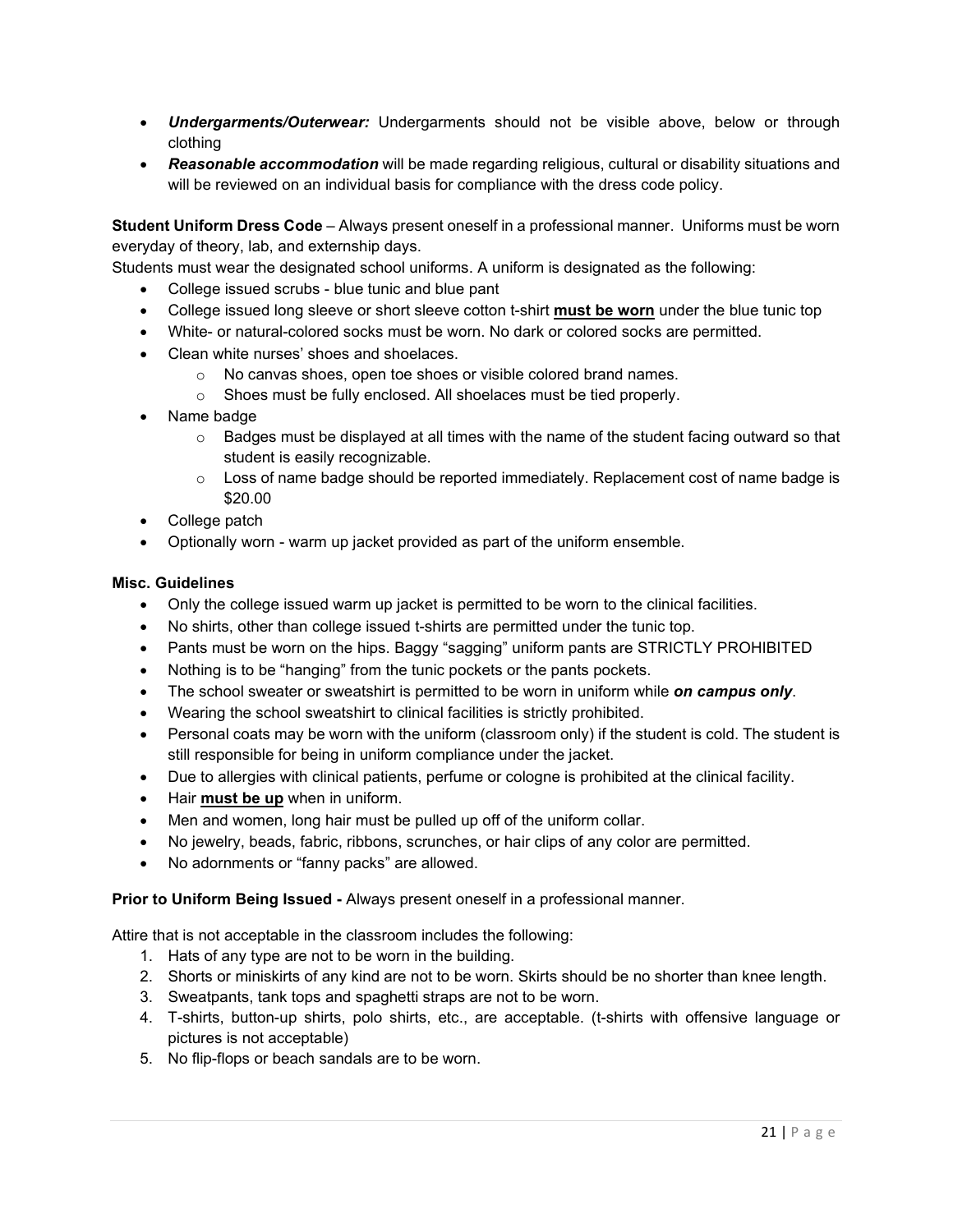- 6. Ladies, if we can see down it, up it, or through it…or it's so tight that we don't need to, it is not appropriate for school.
- 7. The length of ladies' tops must pass the tops of pants, skirts.
- 8. Pants must be worn on the hips. Baggy "sagging" pants are STRICTLY PROHIBITED

### <span id="page-25-0"></span>**HEALTH AND SAFETY**

Interactions with patients in the health care system carry inherent risks to both the patient and caregiver, including, but not limited to, communicable diseases. In the curriculum, students will be given information regarding known risks for various diseases and measures to decrease these risks. All students are expected to provide appropriate care to all assigned patients in any setting. These assignments may include patients with medical diagnoses of tuberculosis; hepatitis A, B, or C; AIDS; or other infectious diseases. Students are expected to implement standard precautions and appropriate barrier protection in the care of all assigned patients.

### <span id="page-25-1"></span>HEALTH REQUIREMENTS

Students are physically and financially responsible for obtaining the required health examination and health screening prior to the start of externship, included but not limited to health screening examination, pathology tests and/or required immunizations. The examination must show that the student is free from communicable disease and does not have a physical and/or mental illness that may endanger the health or safety of a patient.

If any student has been diagnosed and documented with a disability, notification must be given during the admissions process. The department is willing to meet any reasonable request for accommodation. However, the responsibility remains with the student to provide relevant and recent written documentation from a licensed physician, that such a disability exists, as well as all recommendations by the physician for helping the student.

### <span id="page-25-2"></span>BACKGROUND CHECK

Successful completion of Casa Loma College's allied health programs (DMS, MRI and PTA) includes satisfactory completion of the clinical education component of the curriculum. Most clinical sites now require students to complete a criminal background check prior to participating in clinical education placements. In addition, many states also require disclosure of an individual's criminal history to apply for professional certificates, registrations, and licenses. Existence of a criminal history may subject an individual to denial of an initial application for a certificate, registration, or license to practice in a clinical setting. In response to this growing trend, Casa Loma College requires students to submit to criminal background checks.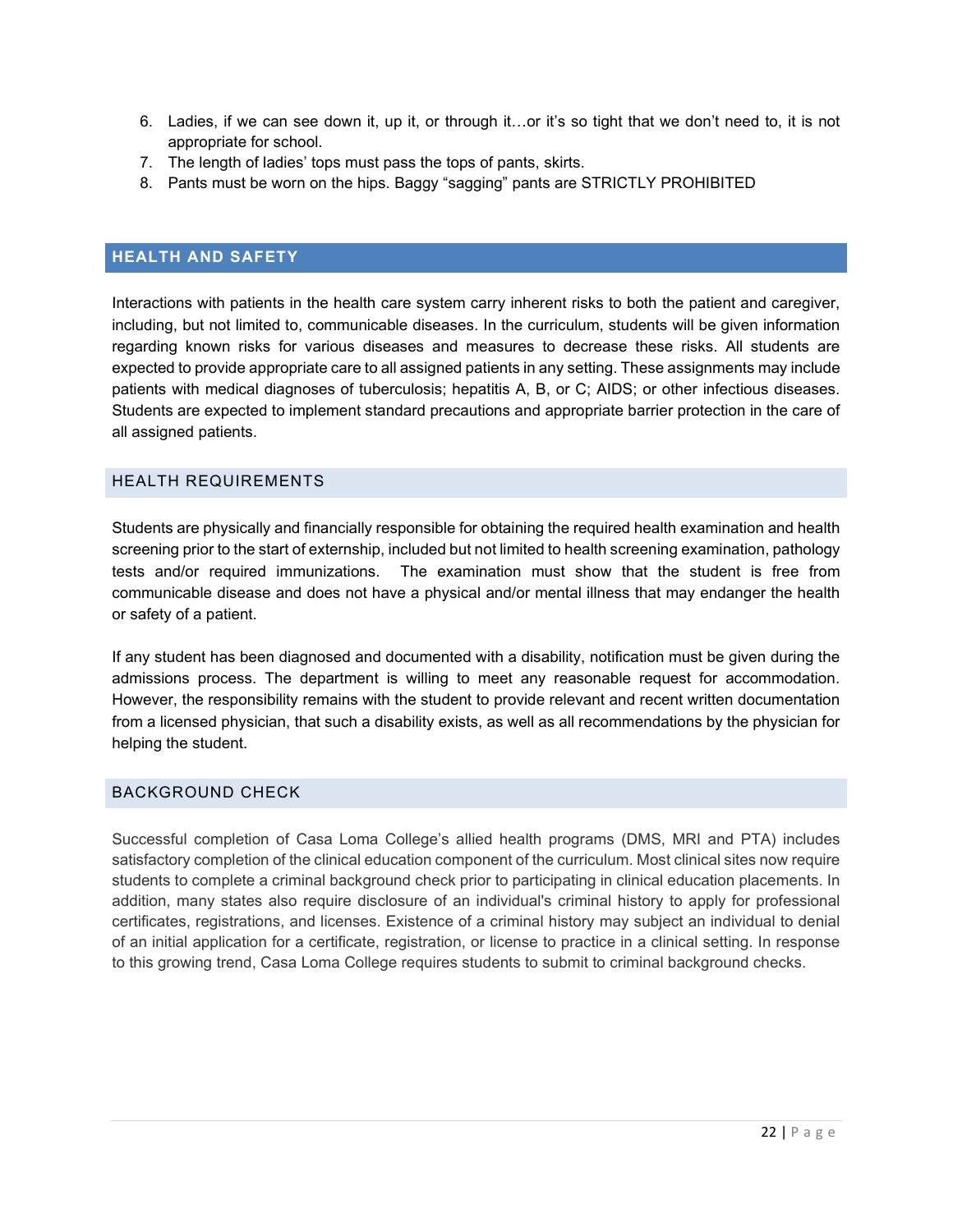### <span id="page-26-0"></span>HEALTH INSURANCE

The College does not provide personal health insurance coverage for students. Casa Loma College students are encouraged to carry some type of personal health insurance. Should medical care be required, the student is responsible for all costs of treatment/medical care.

### <span id="page-26-1"></span>STANDARD PRECAUTIONS AND HIPPA

Students enrolled in the DMS Program must adhere to all policies and procedures concerning Standard Precautions and Infectious Disease Policies and Health Insurance Portability and Accountability Act of 1996 (HIPAA) as practiced at the assigned clinical affiliate.

Students must never disclose confidential information including anything pertaining to the medical history, diagnosis, treatment, and prognosis to anyone not directly involved in the care of the patient. In addition, students are required to follow HIPAA regulations on "Protected Health Information" which includes any "individually identifiable health information." This includes information such as the individual's past, present or future physical or mental health or condition, the provision of health care to the individual, or the past, present, or future payment for the provision of health care to the individual, and that identifies the individual or for which there is a reasonable basis to believe it can be used to identify the individual. Individually identifiable health information includes many common identifiers (e.g., name, address, birth date, Social Security Number).

Please visit [www.hhs.gov/ocr/privacy/hipaa/understanding/summary/index.html](http://www.hhs.gov/ocr/privacy/hipaa/understanding/summary/index.html) for more information.

Failure to adhere to this code constitutes a violation of the "Right to Privacy Act," as well as HIPAA and is professionally unacceptable, as well as potentially compromising from a medical/legal standpoint

### <span id="page-26-2"></span>LATEX ALLERGY

Approximately 3 million people in the U.S. are allergic to latex. Latex is used in more than 40,000 industrial, household, and medical products. Exposures to latex may result in skin rashes, hives, flushing, itching; nasal, eye, or sinus symptoms, asthma, and (rarely) shock. Reports of such allergic reactions to latex have increased in recent years. This statement is provided to notify students of the possible risk of latex allergies. It is important to notify the program and clinical affiliate if you are or become allergic/sensitive to latex products.

# <span id="page-26-3"></span>PREGNANCY VOLUNTEER NOTIFICATION PROGRAM

In accordance with Title IX, Casa Loma College does not discriminate against any student on the basis of sex, which includes pregnancy, childbirth, false pregnancy, recovery, parenting and all related conditions, such as abortion.

See the Academic Catalog for more information.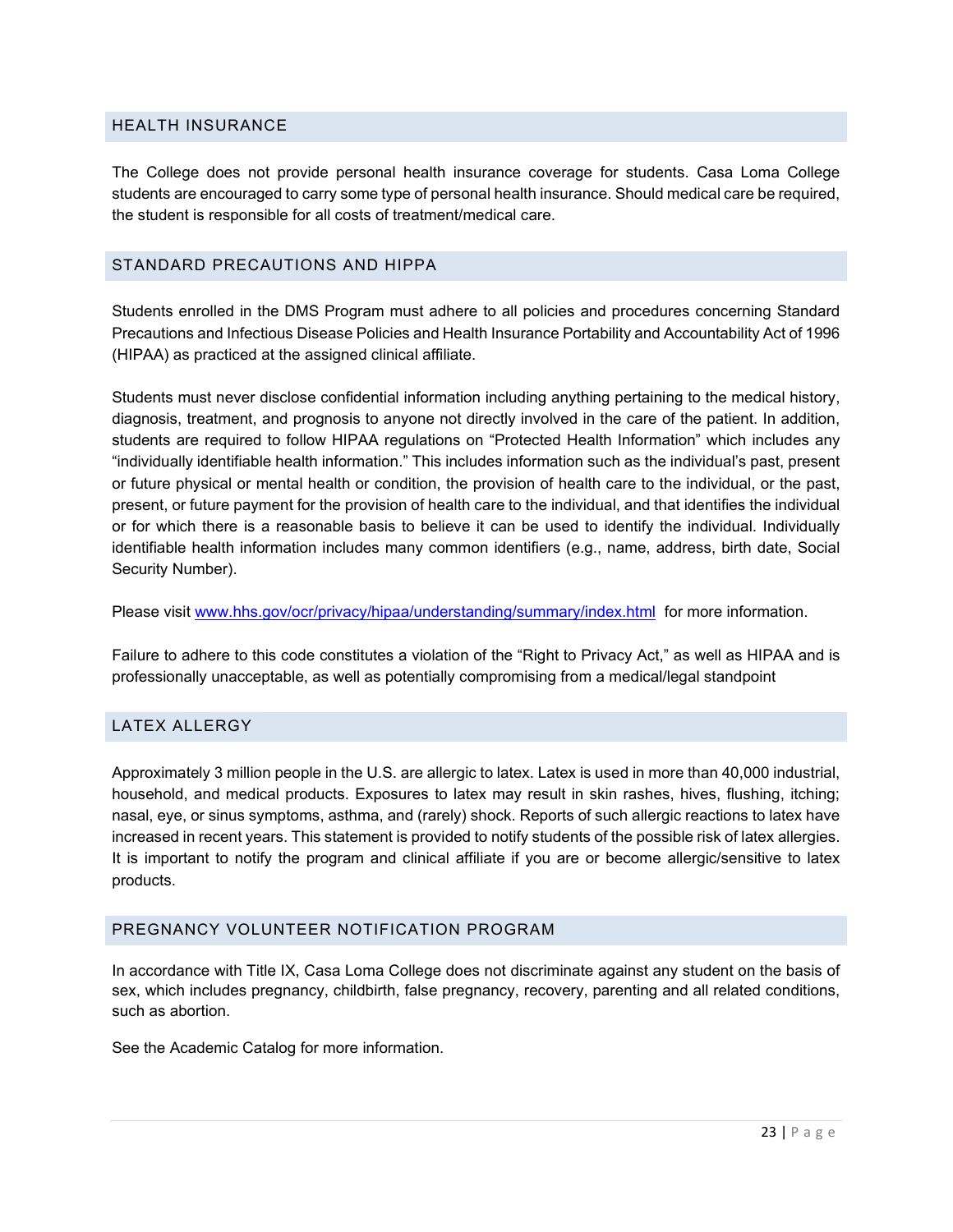# <span id="page-27-1"></span><span id="page-27-0"></span>PROGRAM POLICIES AND PROCEDURES

### LABORATORY CLASS

Laboratory class sessions are provided to give students an opportunity to practicing hands-on techniques. Instructor's structure and guide laboratory activities. Students are expected to maximize their time in the lab by self-directing their learning activities as part of a group. Students are responsible for setting up and cleaning up after the lab sessions. By state regulation, no eating or drinking is allowed in the lab. Water in a transparent container is allowed but must be stowed in a bag or backpack when not being used.

The use of ultrasound equipment is restricted to the DMS Program faculty and students. Use of ultrasound equipment by any other nursing or allied health student is strictly prohibited and may result in disciplinary action.

Students are expected to conduct themselves as though they are in a clinical setting.

- Loud talking, joking, use of foul language or any disruptive behavior will cause the student to be dismissed from the lab session, resulting in an absence and possible disciplinary action.
- Student must wear school issued uniform.
- No minors are permitted in the lab are at any time
- Minors are not allowed to be scanned
- All volunteers must sign a waiver that indicates the sole purpose of the experience is for education and instruction.

### <span id="page-27-2"></span>FIELD TRIPS

Required off-campus non-clinical activities may be scheduled at times to enhance the educational experience of the student and are supervised at the location by program faculty. Students are responsible for their own transportation and insurance coverage for travel to and from off-campus activities. Students must be present for the entire time, unless approved by the instructor.

### <span id="page-27-3"></span>**CODE OF ETHICS FOR THE PROFESSION OF DIAGNOSTIC MEDICAL SONOGRAPHY**

### PREAMBLE

The goal of this code of ethics is to promote excellence in patient care by fostering responsibility and accountability among diagnostic medical sonographers. In so doing, the integrity of the profession of diagnostic medical sonography will be maintained.

### OBJECTIVES

- A. To create and encourage an environment where professional and ethical issues are discussed and addressed.
- B. To help the individual diagnostic medical sonographer identify ethical issues.
- C. To provide guidelines for individual diagnostic medical sonographers regarding ethical behavior.

# PRINCIPLES **Principle I: In order to promote patient well-being, the Diagnostic Medical Sonographer shall:**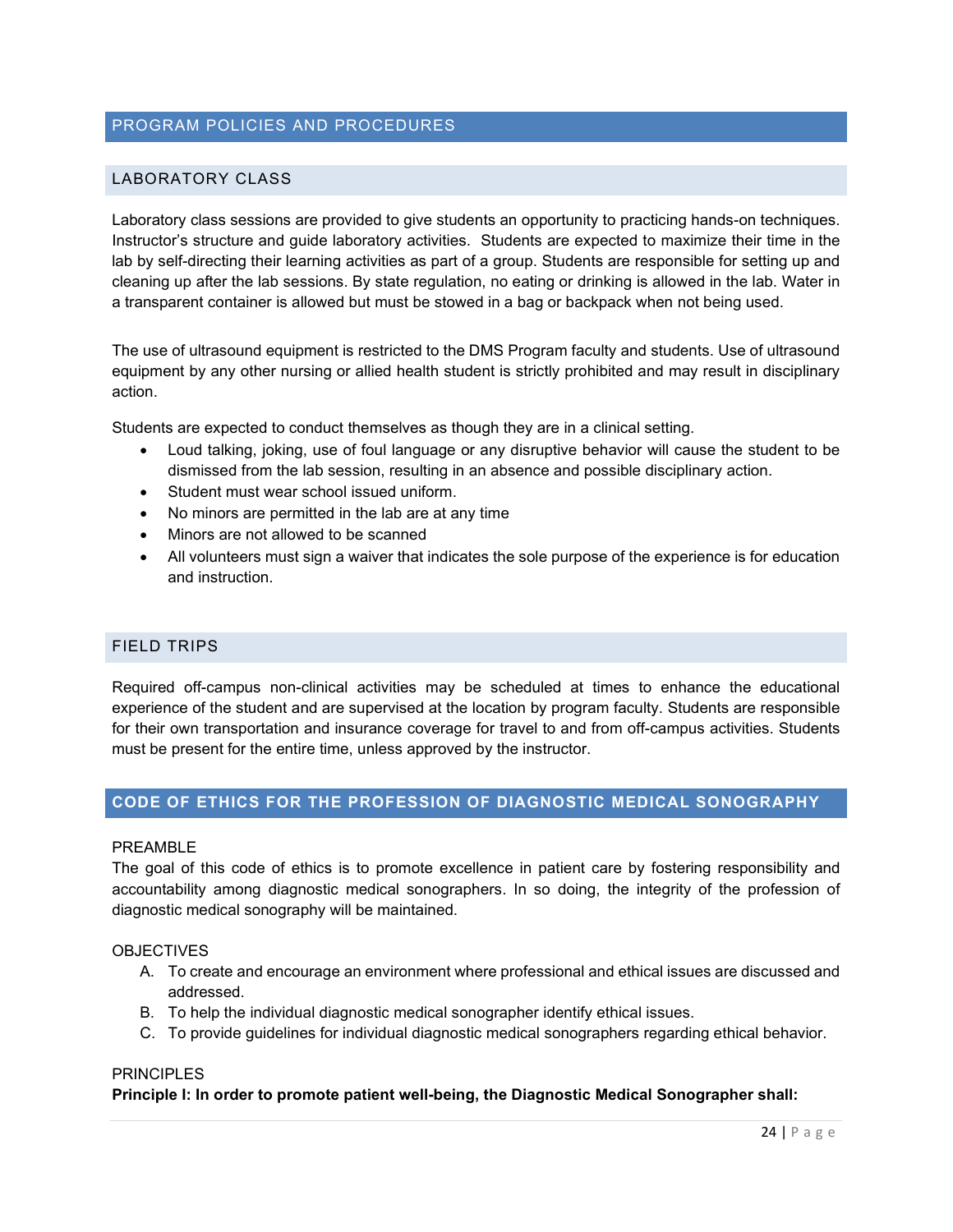- A. Provide information to the patient about the purpose of the sonography procedure and respond to the patient's questions and concerns.
- B. Respect the patient's autonomy and the right to refuse the procedure.
- C. Recognize the patient's individuality and provide care in a non-judgmental and non-discriminatory manner.
- D. Promote the privacy, dignity and comfort of the patient by thoroughly explaining the examination, patient positioning and implementing proper draping techniques.
- E. Maintain confidentiality of acquired patient information and follow national patient privacy regulations as required by the "Health Insurance Portability and Accountability Act of 1996 (HIPAA)."
- F. Promote patient safety during the provision of sonography procedures and while the patient is in the care of the diagnostic medical sonographer.

## **Principle II: To promote the highest level of competent practice, diagnostic medical sonographers shall:**

- A. Obtain appropriate diagnostic medical sonography education and clinical skills to ensure competence.
- B. Achieve and maintain specialty specific sonography credentials. Sonography credentials must be awarded by a national sonography credentialing body that is accredited by a national organization which accredits credentialing bodies, i.e., the National Commission for Certifying Agencies (NCCA) or the International Organization for Standardization (ISO).
- C. Uphold professional standards by adhering to defined technical protocols and diagnostic criteria established by peer review.
- D. Acknowledge personal and legal limits, practice within the defined scope of practice, and assume responsibility for his/her actions.
- E. Maintain continued competence through lifelong learning, which includes continuing education, acquisition of specialty specific credentials and re-credentialing.
- F. Perform medically indicated ultrasound studies, ordered by a licensed physician or their designated health care provider.
- G. Protect patients and/or study subjects by adhering to oversight and approval of investigational procedures, including documented informed consent.
- H. Refrain from the use of any substances that may alter judgment or skill and thereby compromise patient care.
- I. Be accountable and participate in regular assessment and review of equipment, procedures, protocols, and results. This can be accomplished through facility accreditation.

# **Principle III: To promote professional integrity and public trust, the diagnostic medical sonographer shall:**

- A. Be truthful and promote appropriate communications with patients and colleagues.
- B. Respect the rights of patients, colleagues and yourself.
- C. Avoid conflicts of interest and situations that exploit others or misrepresent information.
- D. Accurately represent his/her experience, education and credentialing.
- E. Promote equitable access to care.
- F. Collaborate with professional colleagues to create an environment that promotes communication and respect.
- G. Communicate and collaborate with others to promote ethical practice.
- H. Engage in ethical billing practices.
- I. Engage only in legal arrangements in the medical industry.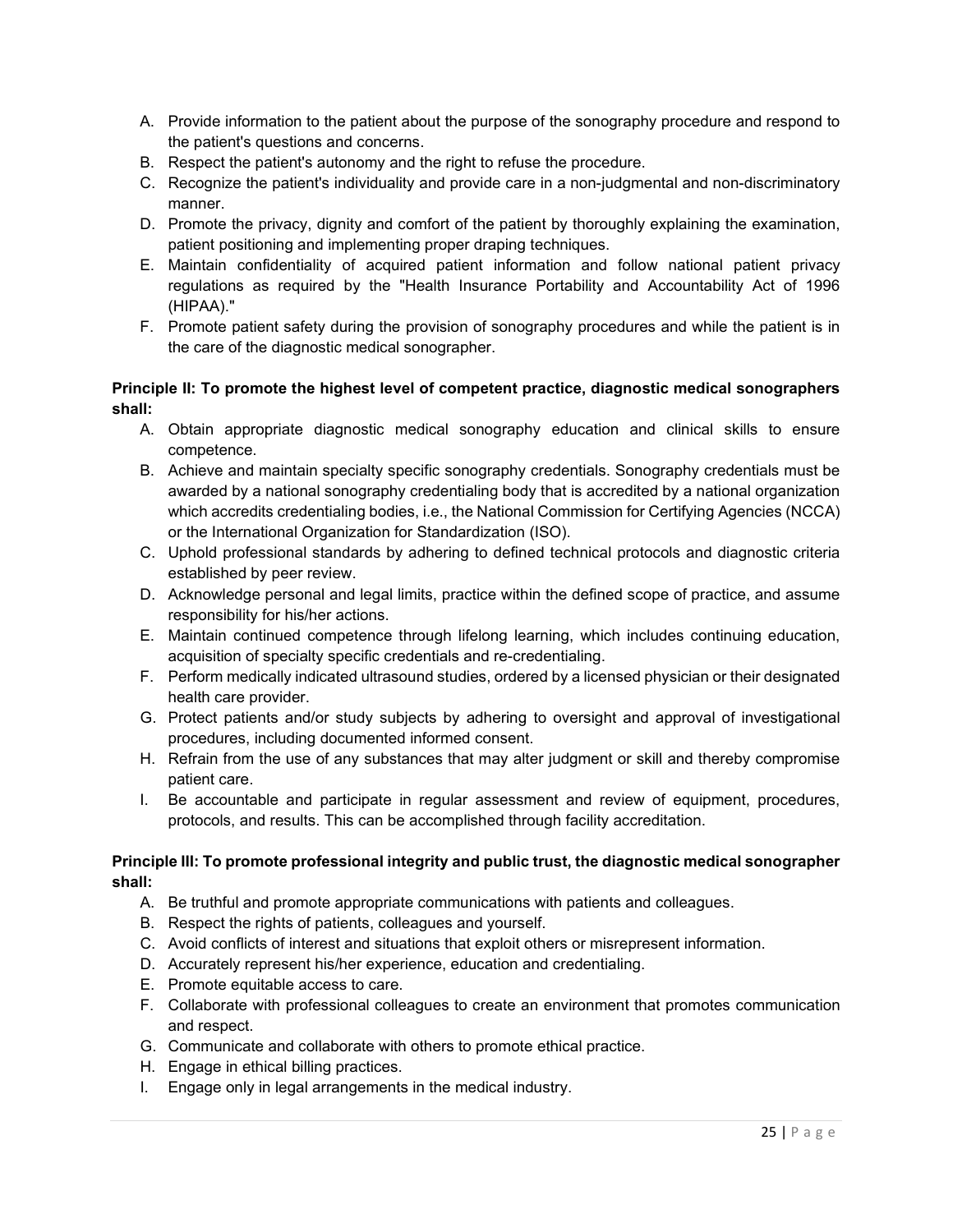J. Report deviations from the Code of Ethics to institutional leadership for internal sanctions, local intervention and/or criminal prosecution. The Code of Ethics can serve as a valuable tool to develop local policies and procedures.

# <span id="page-29-0"></span>**PARTICIPATION IN PROFESSIONAL ORGANIZATIONS**

Students are encouraged to join and actively participate in their local, state, and national professional organizations. The professional journals and activities of these organizations provide a stimulating environment for the student radiographer. Additionally, they provide networking opportunities that may lead to jobs and other opportunities within the medical imaging profession.

Students may also receive educational journals with membership and be eligible for CME credits by reading the training modules and completing the test at the end. Discounts for educational seminars are typically a benefit of being a member of a professional organization. S

### <span id="page-29-1"></span>STUDENT MEMBERSHIP

Students are the future of sonography. Join under this category and receive special student discounts plus all the benefits of membership except the right to vote and hold office. Membership gives you the information and tools to help meet your career goals. To qualify for this membership category, you must be enrolled in a diagnostic medical program. A letter from your program director verifying your student status and anticipated graduation date is required before your membership application can be processed.

### **Dues**

See websites for updated/current fee information

### **Application**

- Society of Diagnostic Medical Sonographers (SDMS): www.sdms.org/membership/student.asp
- Society for Vascular Ultrasound (SVU): [www.svunet.org/members/students.htm](http://www.svunet.org/members/students.htm)
- American Institute of Ultrasound in Medicine (AIUM):<http://www.aium.org/>
- Higher Education Partnership

[http://www.higheredpartners.org/store/p1/Purchase\\_Student\\_Membership.html](http://www.higheredpartners.org/store/p1/Purchase_Student_Membership.html)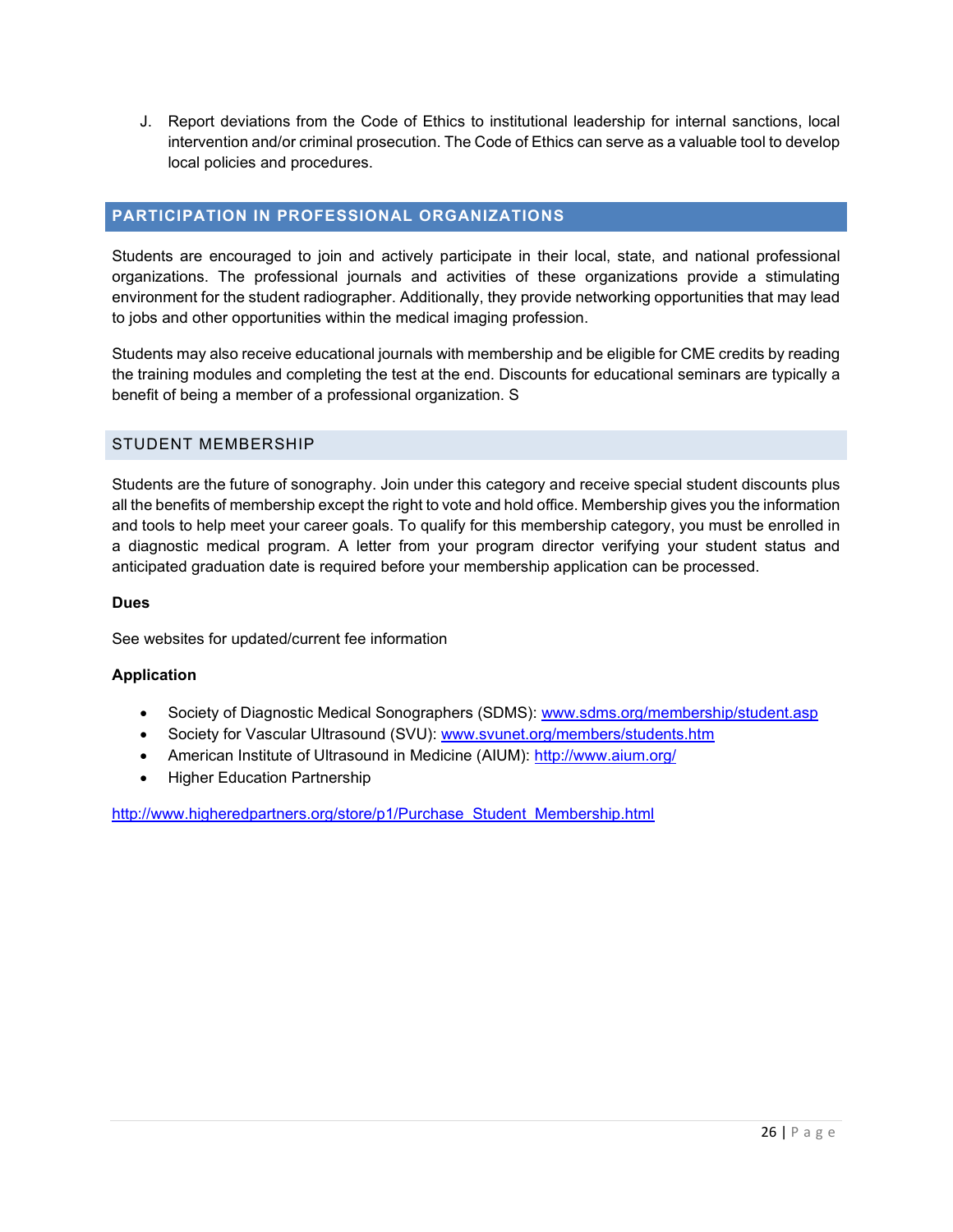# PAGE LEFT BLANK INTENTIONALLY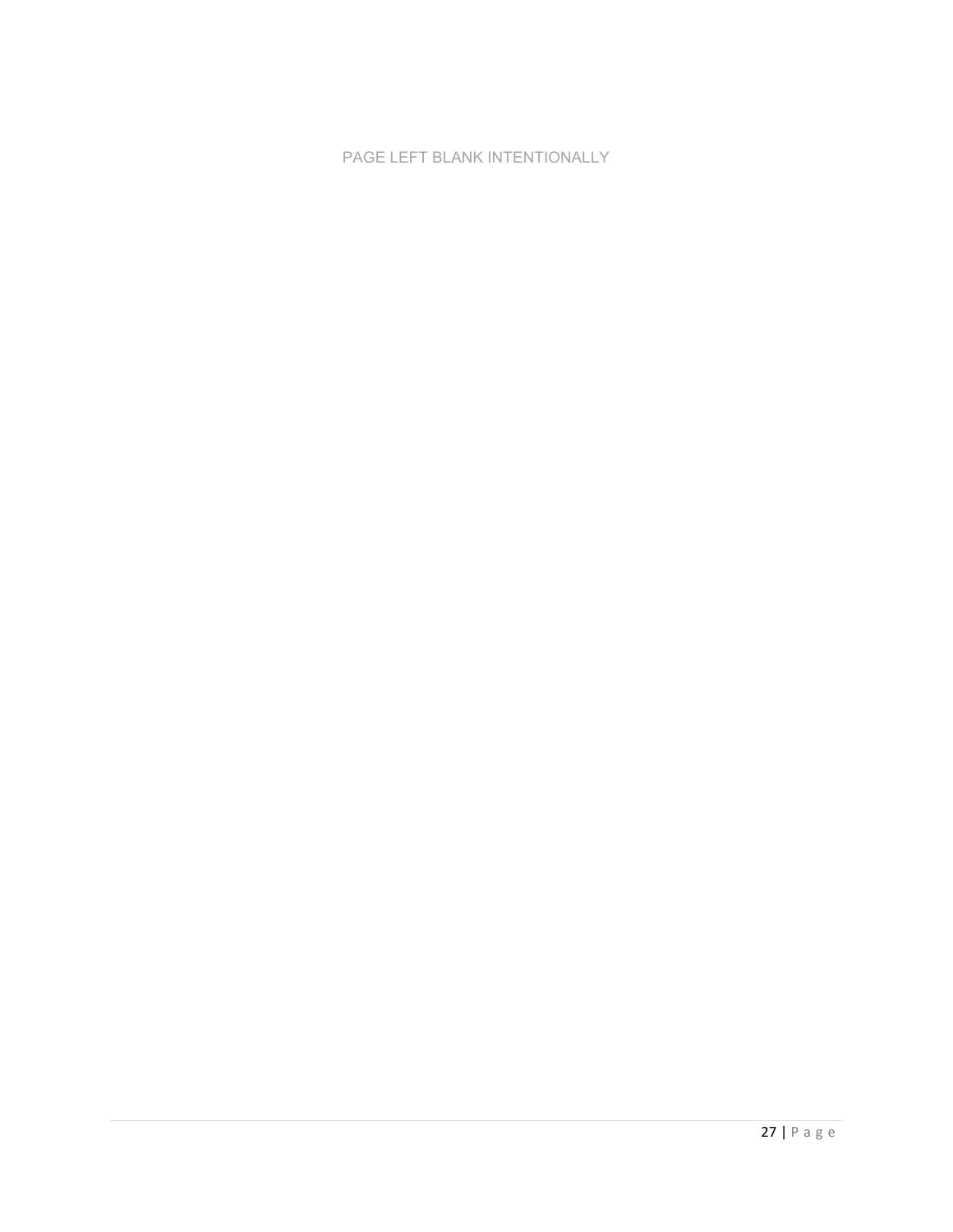# <span id="page-31-0"></span>**ACKNOWLEDGEMENT OF RECEIPT**

### **Diagnostic Medical Sonography Student Handbook**

Diagnostic Medical Sonography students are responsible for reading and complying with the information which appears in the current Casa Loma College Catalog and the Diagnostic Medical Sonography Student Handbook. It is the intent of this handbook to ensure patient safety and professional, ethical, and legal conduct of all Diagnostic Medical Sonography students. Failure to comply with College and Diagnostic Medical Sonography program policies will lead to a review of student behavior and possible disciplinary action, including dismissal from the Program.

The Diagnostic Medical Sonography Program reserves the right to modify any statement in the handbook. Changes will be given to students through a Diagnostic Medical Sonography Student Handbook Addendum.

I, according to the contract of the contract of the contract of the contract of the contract of the contract of the contract of the contract of the contract of the contract of the contract of the contract of the contract o receiving and reading the Diagnostic Medical Sonography Program Student Handbook. I have read the standards and procedures of the DMS Program. I agree to comply with the policies and standards stated within this handbook. I acknowledge that prior to signing I have been provided the opportunity to seek further clarification. I understand that this statement will be placed in my student record

I agree to abide by these policies, rules, and regulations.

| <b>Student Signature:</b> |  |
|---------------------------|--|
|                           |  |

Student Name (printed): etc. and the student of the student of the student of the student of the student of the student of the student of the student of the student of the student of the student of the student of the stude

Date: etc. and the contract of the contract of the contract of the contract of the contract of the contract of the contract of the contract of the contract of the contract of the contract of the contract of the contract of

Class ID:

*Please sign one copy and return to your instructor. This will be placed in your academic file.*

*The other copy remains in the handbook for your reference.*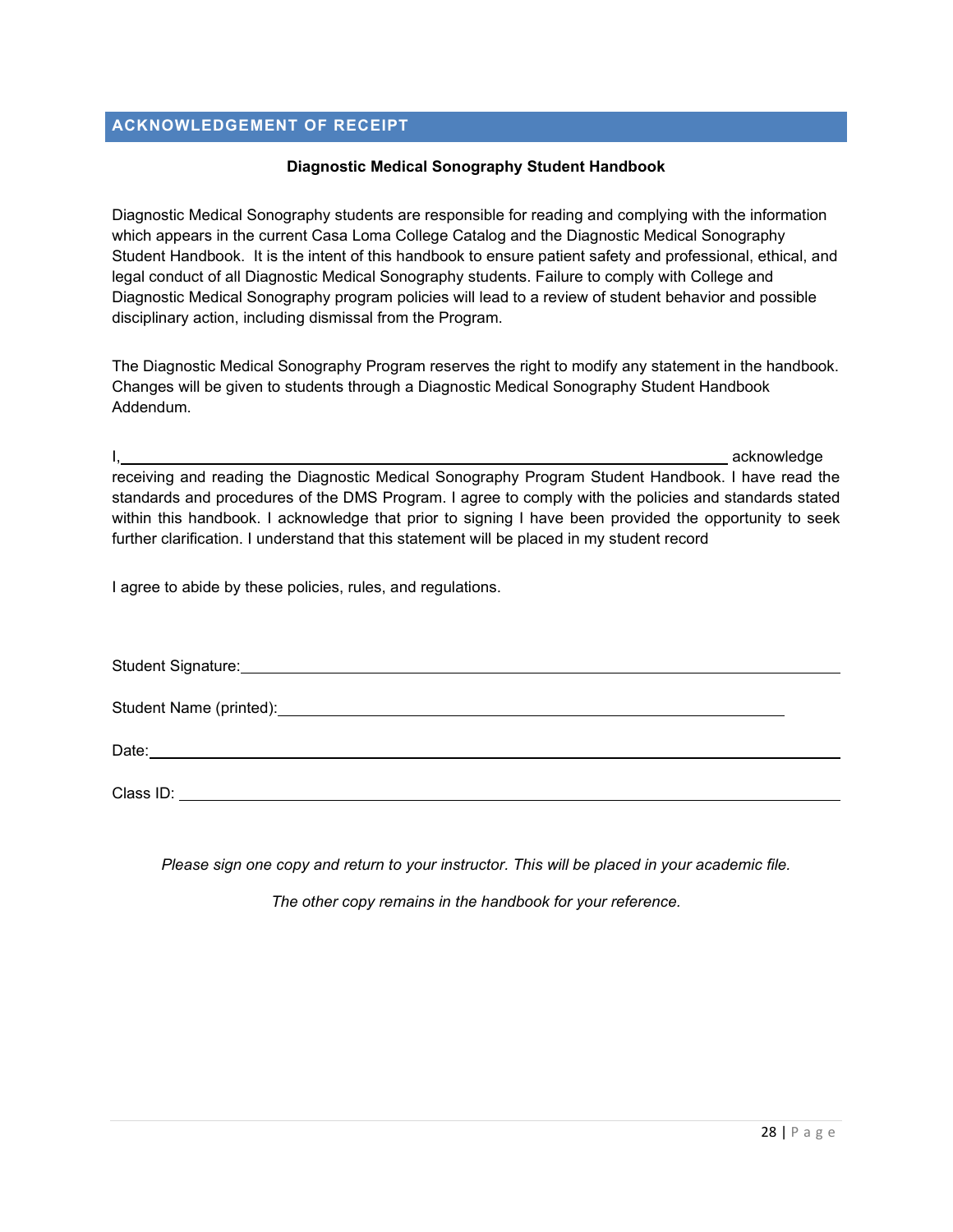# PAGE LEFT BLANK INTENTIONALLY